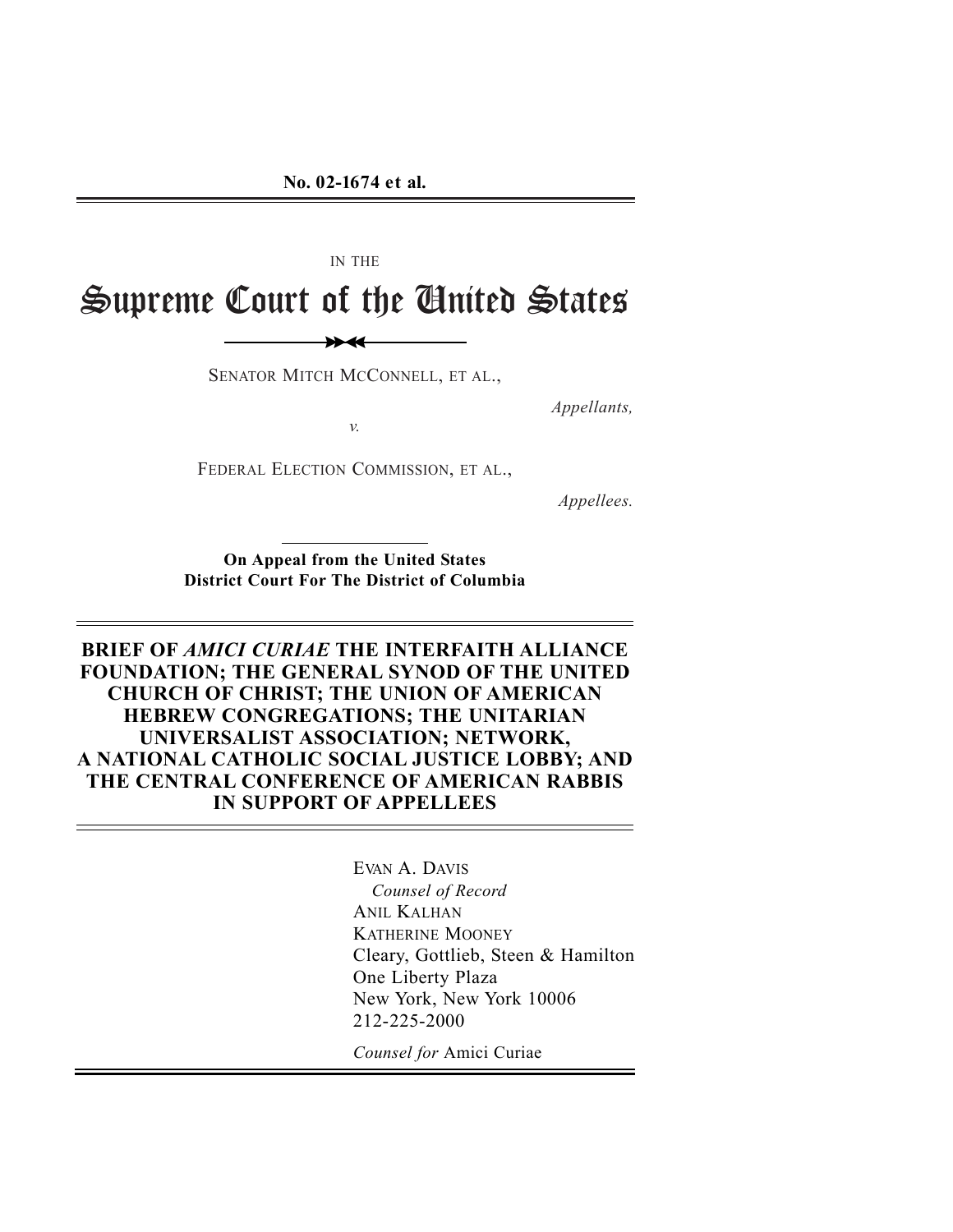### **TABLE OF CONTENTS**

|                                                                                                                                                                                  | Page(s) |
|----------------------------------------------------------------------------------------------------------------------------------------------------------------------------------|---------|
| TABLE OF AUTHORITIES                                                                                                                                                             | ii      |
| INTEREST OF AMICI CURIAE                                                                                                                                                         | 1       |
| SUMMARY OF ARGUMENT                                                                                                                                                              | 4       |
|                                                                                                                                                                                  | 6       |
| Large Segments of the Public, Including Sig-<br>I.<br>nificant Numbers of People of Faith, Lacked<br>Confidence in the Pre-BCRA Political Process<br>and Campaign Finance System | 6       |
| A. The Pre-BCRA System Gave Rise to a<br>Widespread Perception of Corruption                                                                                                     | 7       |
| B. The Pre-BCRA Campaign Finance Sys-<br>tem Created a Widespread Perception<br>That Ordinary Citizens Cannot Meaning-<br>fully Participate in the Political Process             | 12      |
| II.<br>The Government Has a Compelling Interest<br>in Building Public Confidence in the Poli-<br>tical Process and Encouraging Citizen Parti-                                    | 13      |
| III.<br>BCRA Advances the Government's Compel-<br>ling Interests in Improving Public Confidence<br>in the Political System and Facilitating<br>Citizen Participation             | 21      |
|                                                                                                                                                                                  | 29      |

i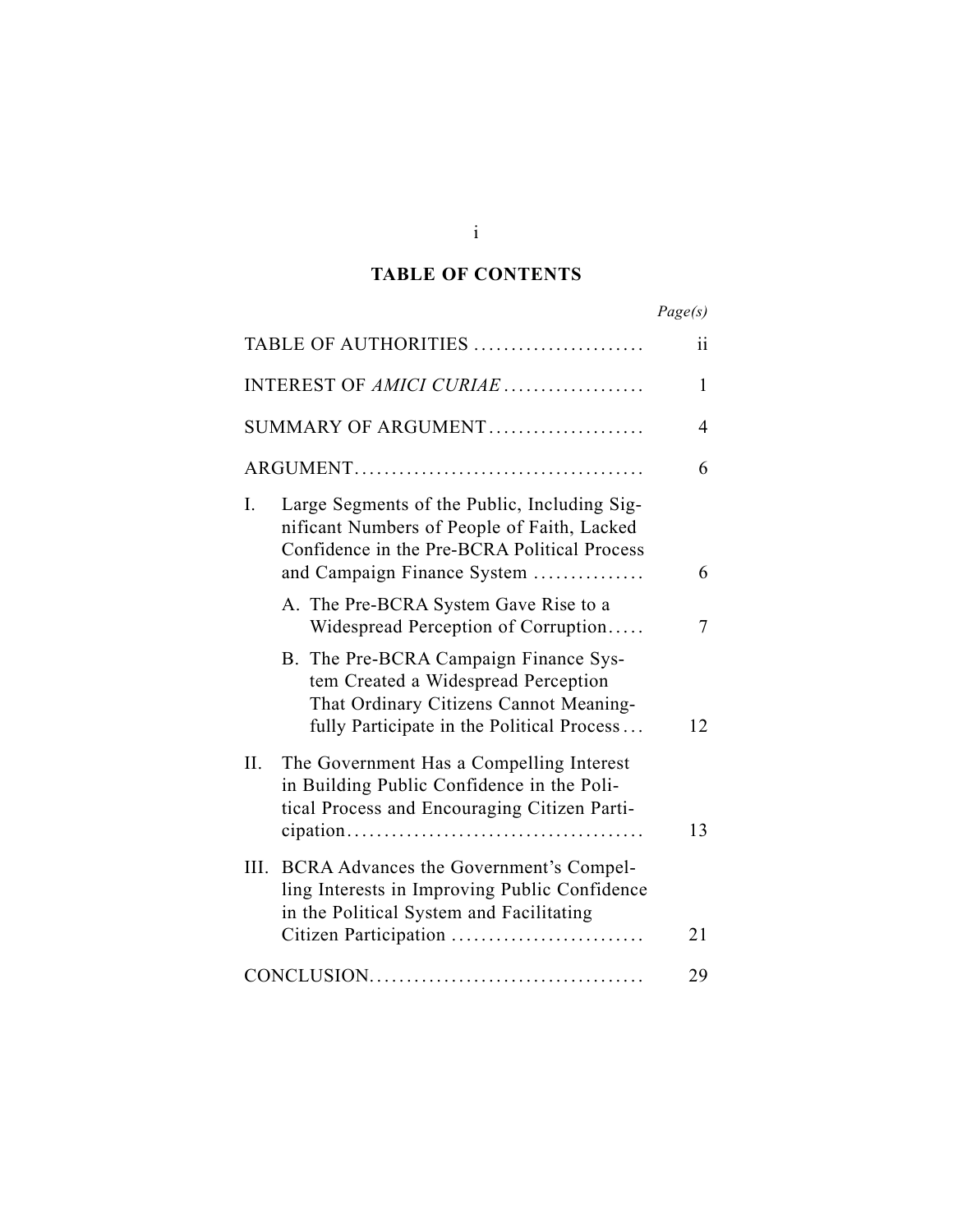#### **TABLE OF AUTHORITIES**

| Cases<br>Page(s)                                                            |
|-----------------------------------------------------------------------------|
| Austin v. Mich. Chamber of Commerce,                                        |
| Buckley v. Am. Constitutional Law Found., Inc.,                             |
| Buckley v. Valeo,                                                           |
| Bush v. Gore,<br>15                                                         |
| Cal. Med. Ass'n v. FEC,<br>19                                               |
| FEC v. Beaumont,                                                            |
| FEC v. Colo. Repub. Fed. Campaign Comm.,                                    |
| FEC v. Mass. Citizens for Life, Inc.,                                       |
| First Nat'l Bank of Boston v. Bellotti,<br>435 U.S. 765 (1978) 13-14, 17-18 |
| McConnell v. FEC,<br>251 F. Supp. 2d 176 (D.D.C. 2003) 11, 24               |
| McIntyre v. Ohio Elections Comm'n,                                          |
| Moore v. Ogilvie,<br>15                                                     |

ii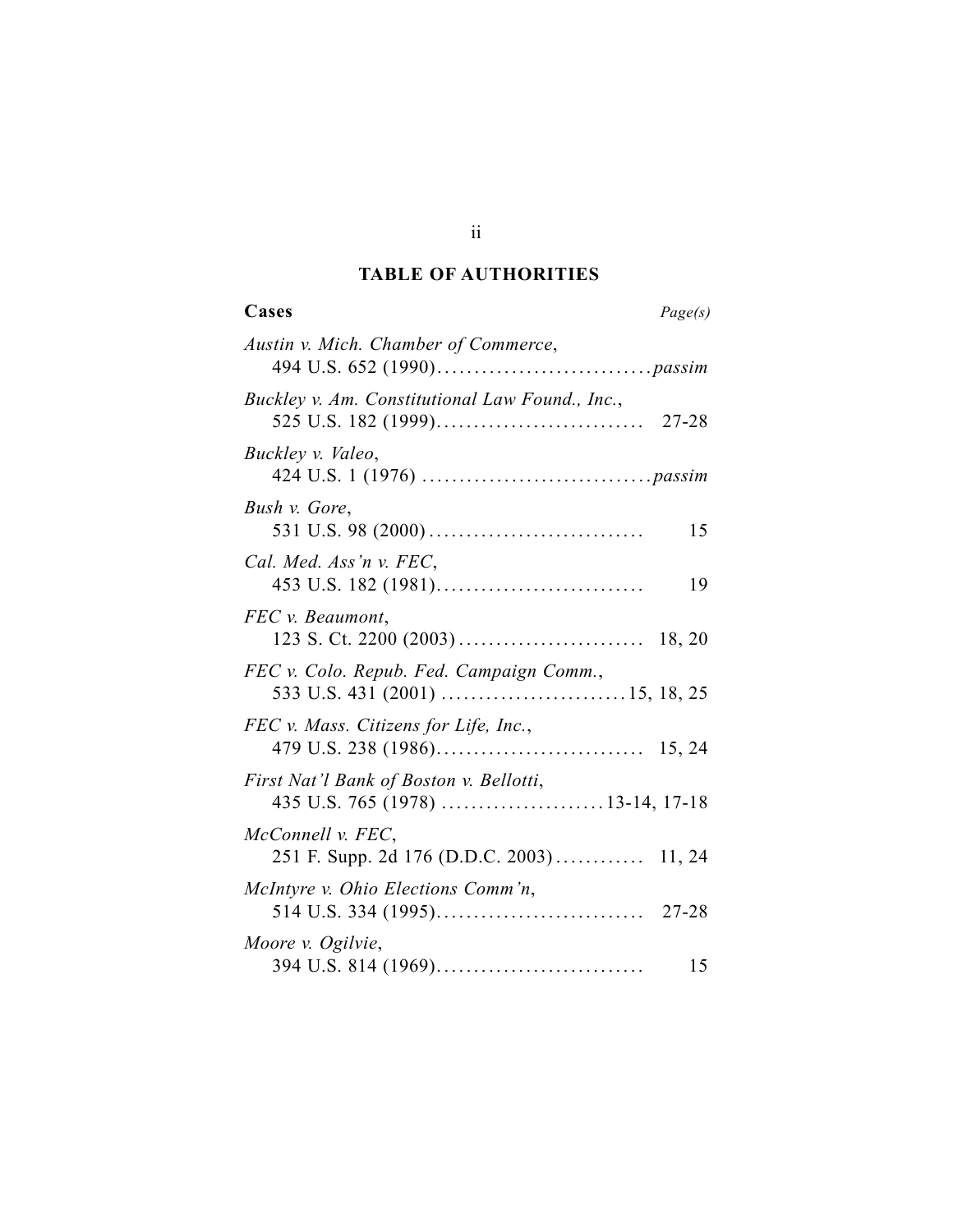| Nixon v. Shrink Mo. Gov't PAC,        |           |
|---------------------------------------|-----------|
| Reynolds v. Sims,                     | $14 - 15$ |
| Turner Broad. Sys., Inc. v. FCC,      | 21        |
| United States v. Int'l Union UAW-CIO, | 14        |
| Wesberry v. Sanders,                  |           |

# **Statutes and Regulations**

| Bipartisan Campaign Reform Act of 2002,   |    |
|-------------------------------------------|----|
| Pub. L. No. 107-155, 116 Stat. 81  passim |    |
|                                           | 23 |
|                                           | 23 |
|                                           |    |
|                                           | 27 |
|                                           | 26 |
|                                           |    |
|                                           | 25 |
|                                           | 27 |
| Federal Election Campaign Act of 1971,    |    |
|                                           |    |
| $2 U.S.C. § 431(17) \ldots$               | 24 |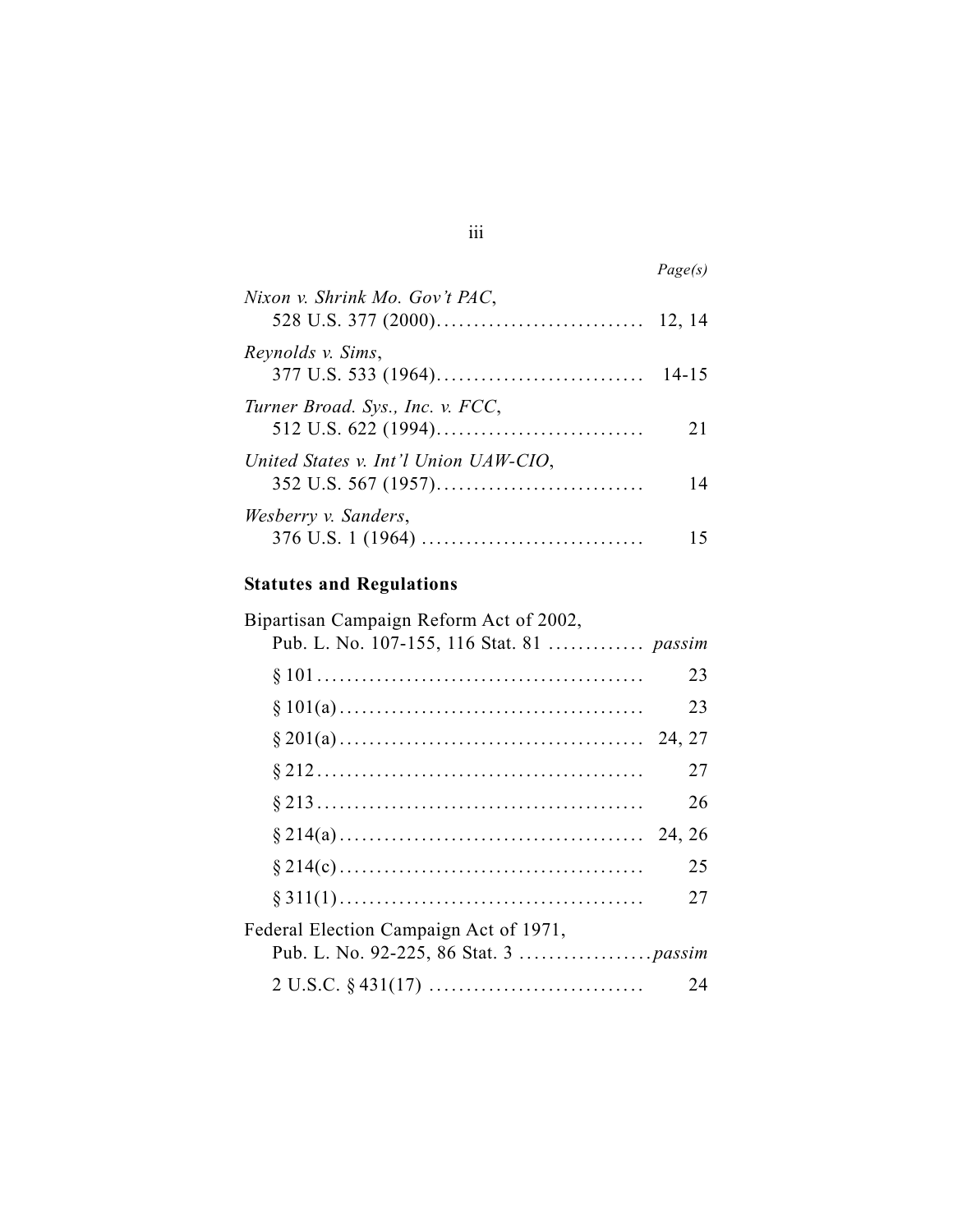|                                 | Page(s) |
|---------------------------------|---------|
|                                 | 25      |
| $2 U.S.C. § 434(f)(2) \dots$    | 27      |
|                                 | 24      |
|                                 | 27      |
|                                 | 26      |
|                                 | 26      |
|                                 | 27      |
|                                 | 23      |
| $2 U.S.C. § 441i(b)(2) \dots$   | 23      |
| 68 Fed. Reg. 421 (Jan. 3, 2003) | 25      |

## **Other Authorities**

| Brief of Appellants, Adams v. FEC, prob. juris.<br>noted, 123 S. Ct. 2270 (2003)                                                                | 20 |
|-------------------------------------------------------------------------------------------------------------------------------------------------|----|
| Carl M. Cannon, A Rough Ride for Reform,                                                                                                        | 11 |
| The Gallup Organization, Campaign Finance<br>Reform: Opinions of People of Faith and<br>the Clergy (Aug. 2001), available at http://            |    |
| Interfaith Alliance Foundation, Study Paper:<br>Campaign Finance Reform (2002), available<br><i>at</i> http://www.interfaithalliance.org/Files/ |    |
|                                                                                                                                                 |    |

#### iv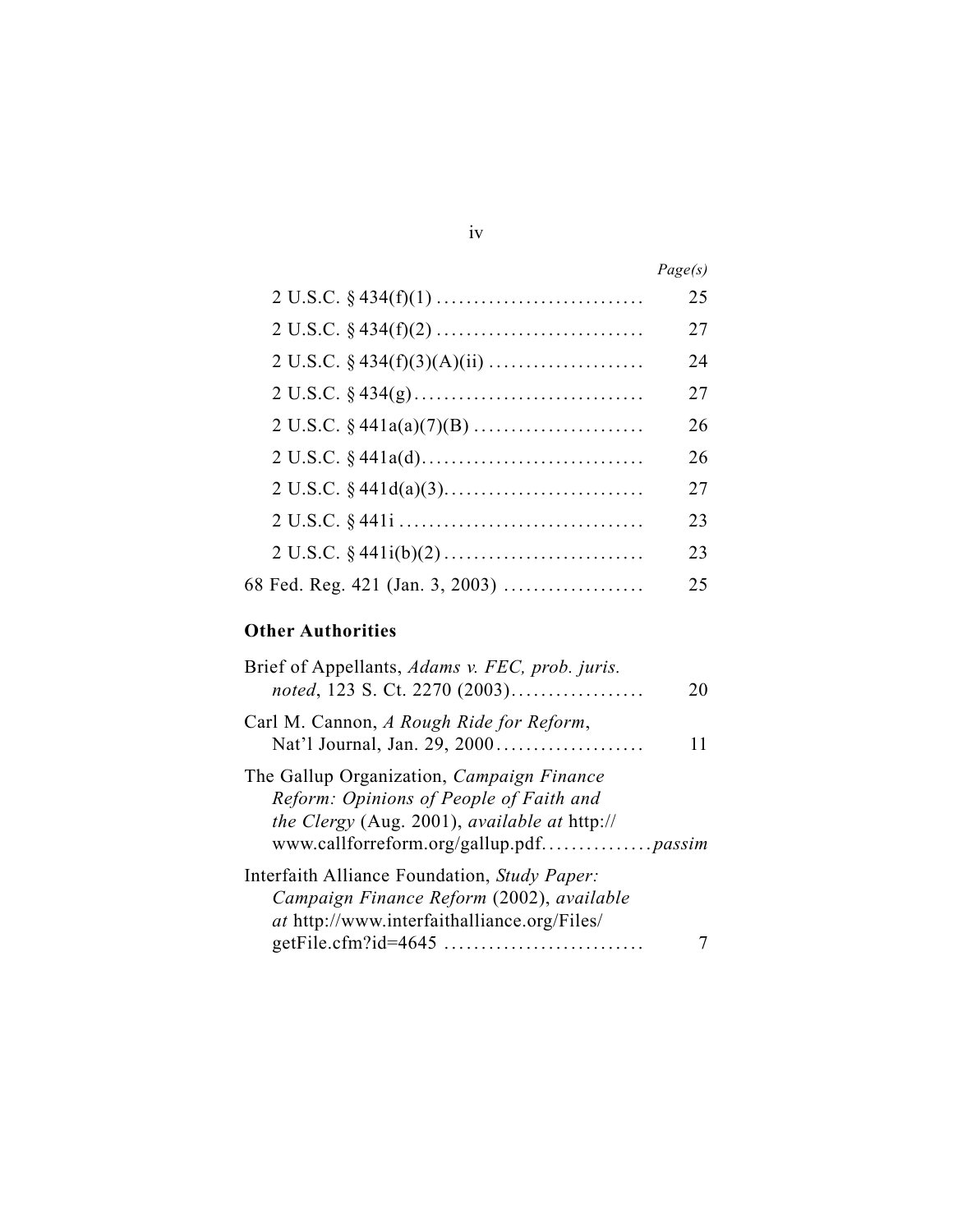*Page(s)* 

| Letter from Religious Leaders for Campaign<br>Finance Reform, to Congress (Feb. 13, 1997),<br>available at http://www.wfn.org/1997/02/<br>$msg00149.html \dots \dots \dots \dots \dots \dots \dots \dots \dots \dots$ | 9  |
|-----------------------------------------------------------------------------------------------------------------------------------------------------------------------------------------------------------------------|----|
| Letter from Religious Leaders for Campaign<br>Finance Reform to the United States Senate<br>(Mar. 16, 2001), <i>at</i> http://www.ncccusa.org/                                                                        | 8  |
| Press Release, The Reform Institute for Campaign<br>and Election Issues, On the Docket: Campaign<br>Finance and the Courts (Sept. 24, 2002), at<br>http://www.reforminstitute.org/cgi-data/article/                   | 11 |
| Press Release, Religious Action Center of Reform<br>Judaism, Reform Jewish Leader Welcomes<br>House Breakthrough on Campaign Finance<br>Reform (Jan. 24, 2002), at http://www.rac.org/                                | 8  |
| Protestants for the Common Good, Why Should<br>Christians Care About Campaign Finance<br><i>Reform?</i> (2000), <i>at</i> http://www.thecommon<br>good.org/campaign finance.html                                      |    |

v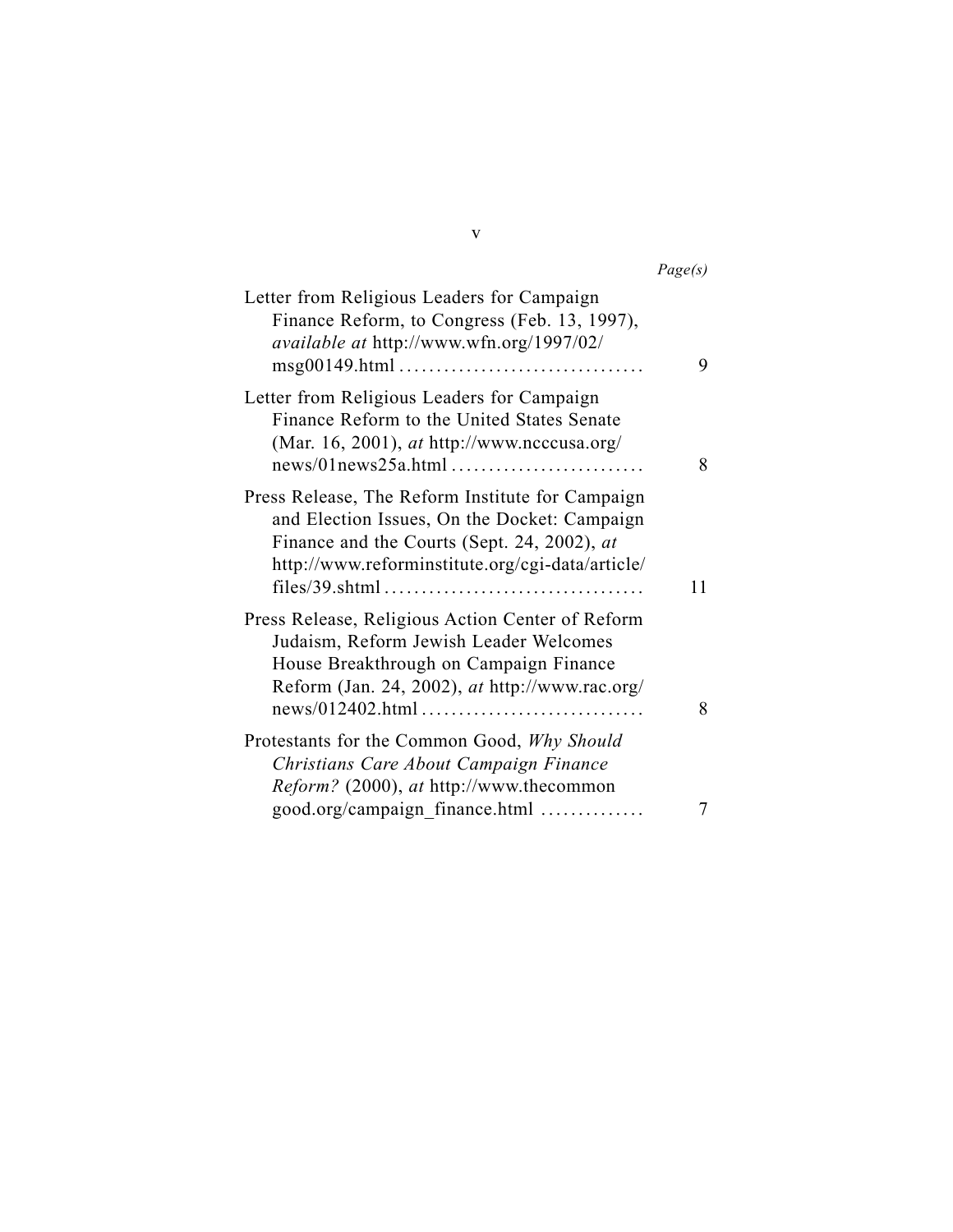### **INTEREST OF** *AMICI CURIAE***\***

**The Interfaith Alliance Foundation** (the "Foundation"), serving in partnership with The Interfaith Alliance, is a non-partisan, educational institution that provides training, education, research, and other support to a growing network of clergy and people of faith from more than 65 different religious traditions. Through public education and advocacy of reform measures, the Foundation strives to promote a fair and balanced campaign finance system in which ordinary citizens, including people of faith, participate meaningfully in civic and political life. The Foundation is deeply interested in the outcome of this litigation because the weakening of campaign finance reform stands to impede numerous people of faith and good will from engaging in national political activity.

**The General Synod of the United Church of Christ**, a representative body of the 1.3 million members of the United Church of Christ, has a deep and compelling interest in protecting civic life as expressed through the

*Amici curiae* state that no party or its counsel has authored this brief in whole or in part, and no person or entity other than *amici*, their members, or their counsel have made any monetary contribution to its preparation. This brief is filed with the consent of all parties, and copies of the consent letters have been lodged with the Clerk of this Court.

In addition, counsel for *amici curiae* acknowledge with appreciation the invaluable assistance with the research and writing of this brief provided by Joseph Landau, Sanjay Mody, and Stephen M. Rich, associates at Cleary, Gottlieb, Steen & Hamilton who have not yet been admitted to the bar, and Michael Kavey, a summer associate at Cleary, Gottlieb, Steen & Hamilton who is a member of the class of 2004 at Yale Law School.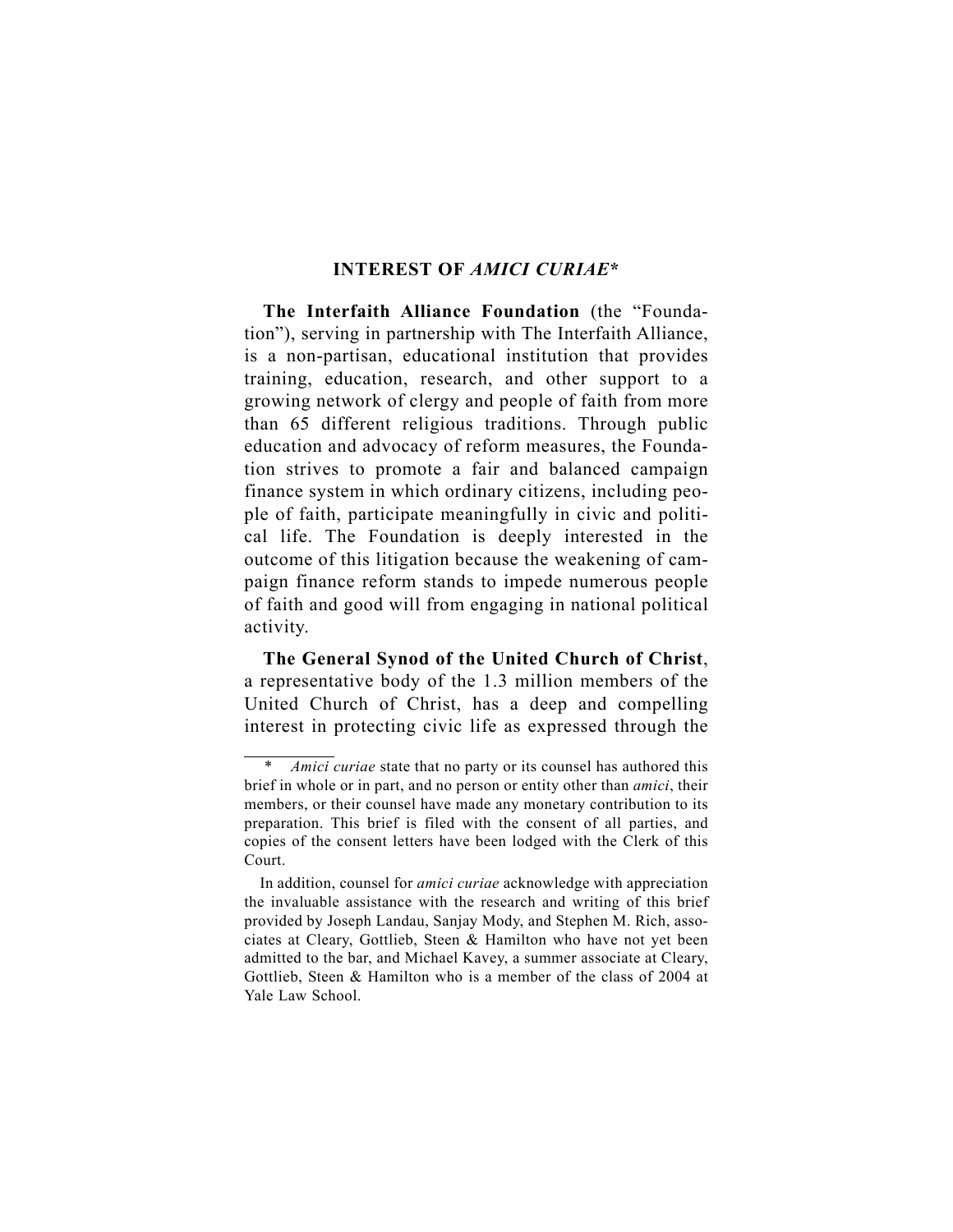electoral system and the voting process in the United States. In a 1997 Resolution entitled "Campaign Finance Reform," the General Synod addressed the threat to our democratic process by "the present system of financing campaigns for public office . . . that allows for the appearance of improper influence in the legislative process by large contributors and correspondingly discourages participation by persons of lesser means." The 1997 General Synod of the United Church of Christ also resolved to "support legislation which seeks more equitable campaign financing."

**The Union of American Hebrew Congregations**  ("UAHC") is the central body of the Reform Jewish Movement in North America, composed of 900 Reform congregations encompassing some 1.5 million Reform Jews. Campaign finance reform is not an esoteric technical issue of election regulations, but one that goes to the essence of the ethical and moral fiber of our nation. The millions of dollars that flow into federal elections have created a major problem that threatens the integrity of our democratic process. In 1984, the UAHC recognized that "Congress must legislate an end to this financial influence race." The UAHC supports the Bipartisan Campaign Reform Act as a vital step toward creating a vibrant and participatory American democracy where financial means does not determine a citizen's political influence.

**The Unitarian Universalist Association** is a religious association of more than 1,000 congregations in the United States and elsewhere. The Association democratically adopts resolutions consistent with its fundamental principles and purposes and has taken positions supporting campaign finance reform, including a resolution in 2000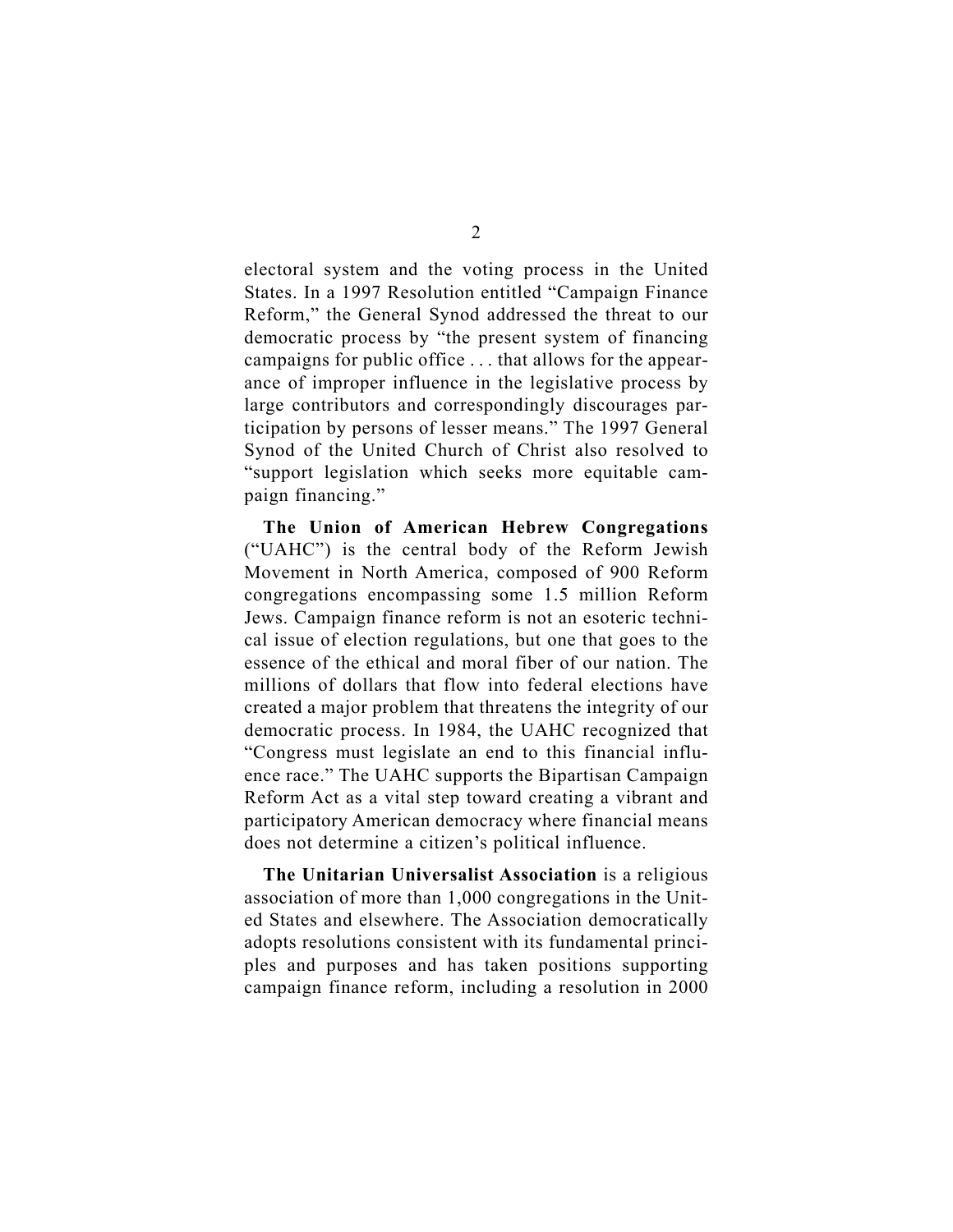calling for campaign finance reform at the state and federal levels.

**NETWORK, A National Catholic Social Justice Lobby** ("NETWORK") of more than 12,000 individual and organizational members, lobbies, educates, and organizes to promote federal legislation creating social and economic opportunity. Since 1971, NETWORK has worked to create a just, democratic society in which all members have a part in the decision-making process. The campaign finance system has seriously jeopardized the trust of citizens, the health of our democracy, and the ability of all citizens to participate effectively in the political process. The undue influence of money in campaigns diminishes the voting power of ordinary citizens, and especially those who are poor.

**The Central Conference of American Rabbis**  ("CCAR") is the organized Rabbinate of Reform Judaism, composed of 1,800 Reform rabbis. The Jewish tradition speaks clearly and unhesitatingly to the critical importance of appointing leaders according to their merit and fostering the ability of leaders to act independently for the public good, unfettered by the demands of the wealthy. Jewish texts and common sense teach that a democracy only can function properly when elected officials are equally accountable, and equally responsive, to all citizens, without regard to those citizens' abilities to make large campaign contributions. The existing campaign finance system benefits the extraordinarily wealthy, reduces voter access to elected officials, erodes moral standards in government agencies and institutions, and breeds distrust and alienation. In 1997, the CCAR resolved to "[s]upport the general principles outlined in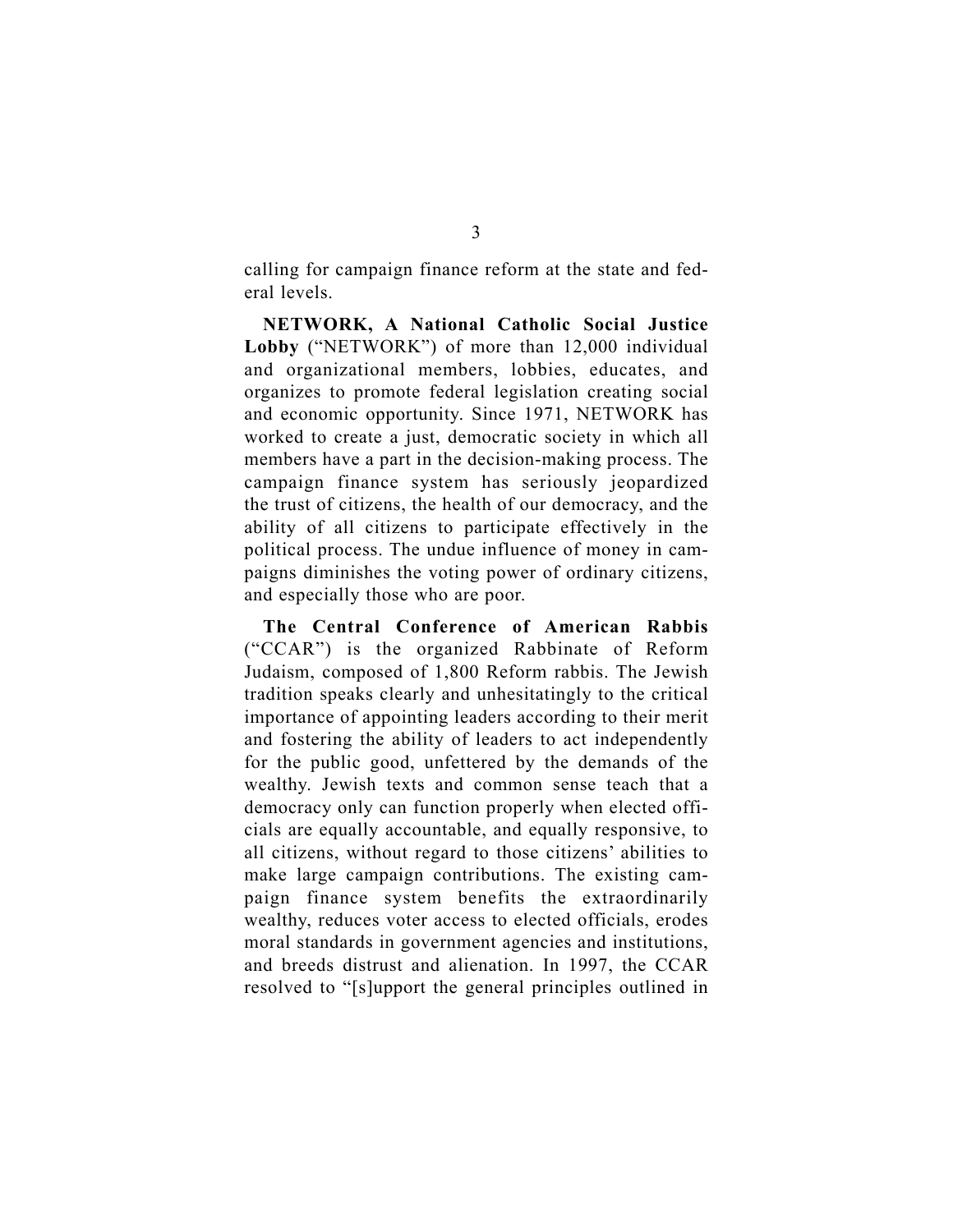the Bipartisan Campaign Finance Reform Act of 1997," and the CCAR continues to support the version of that act that was enacted into law in 2002.

#### **SUMMARY OF ARGUMENT**

*Amici curiae* urge the Court to uphold the constitutionality of the Bipartisan Campaign Reform Act, Pub. L. No. 107-155, 116 Stat. 81 (2002) ("BCRA"), vital legislation that will help restore public confidence in the political system and enable ordinary citizens to participate meaningfully in the democratic process. Faith-based organizations like *amici*, as well as their constituents and members, share in a proud tradition of conscientious political participation and public service that will be impaired without a strong and effective system of campaign finance regulation. Fostering responsible and moral governance requires elected officials who focus on the needs of their constituents, not sources of funding. Respect for individual dignity requires that all citizens have confidence that their direct political participation the giving of their hearts and minds, not just their dollars—can positively affect how our nation is governed. The integrity and vitality of our democracy require that ordinary citizens, including people of faith, are allowed a meaningful voice in the political process.

1. Widespread distrust of elected officials and decreased voter turnout in the years leading up to BCRA's enactment demonstrated that our democratic process was badly in need of reform. Opinion polls have revealed a broad public perception of corruption and a general sentiment among voters that they cannot make a difference in the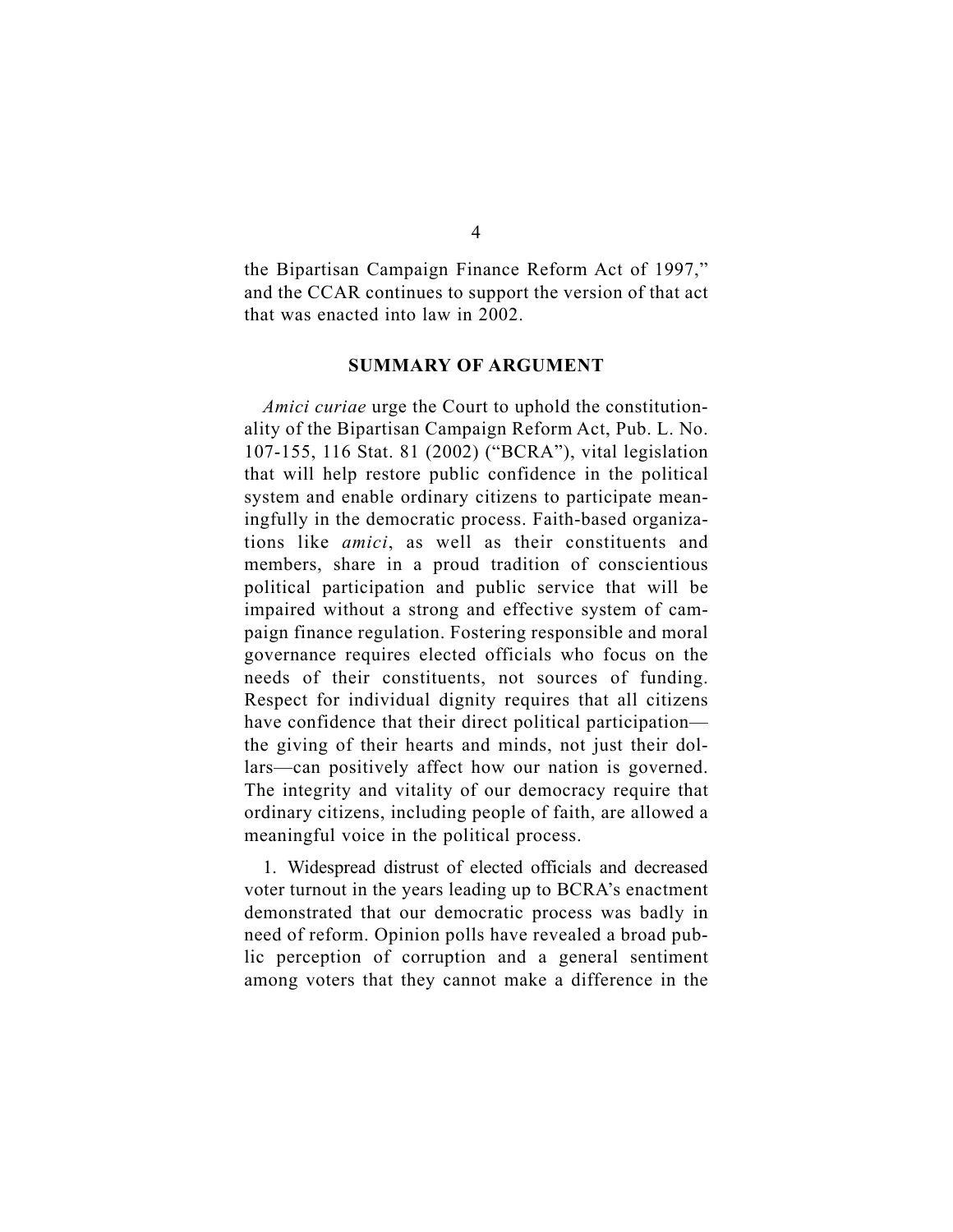political system as it has been operating. The failings of the pre-BCRA system have been of particular concern to communities of faith, since honesty, fairness, and integrity are universal religious values. Indeed, as of 2001, 60% of people of faith believed that the pre-BCRA campaign finance system needed either a "complete overhaul" or "major changes," while only 10% believed that the system was acceptable in its existing state. Only 10% of people of faith believed they had the ability to make a major difference in the political system, while an overwhelming 61% believed that they personally lacked the ability to make much of a difference in the political process at all. With this in mind, religious leaders from a broad and diverse array of faith traditions have been outspoken in favor of reform.

2. As the Supreme Court has consistently recognized, the government has a compelling interest in building public trust in the political process and encouraging active citizen participation. Ordinary citizens are likely to lose confidence in the electoral process if they lack faith that their votes and voices "count" equally in the eyes of elected officials and the law. To advance these compelling interests, it is crucial that Congress be able to regulate political campaigns not only to eliminate *quid pro quo*  corruption, but also to minimize the perception of undue influence and the notion that individual citizens are incapable of making a difference. The very foundations of democracy are threatened when ordinary citizens believe their voices will be drowned out by special interests.

3. BCRA directly address these interests and concerns. With provisions that rein in "soft money" contributions, tighten the regulation of "issue ads" that appear immedi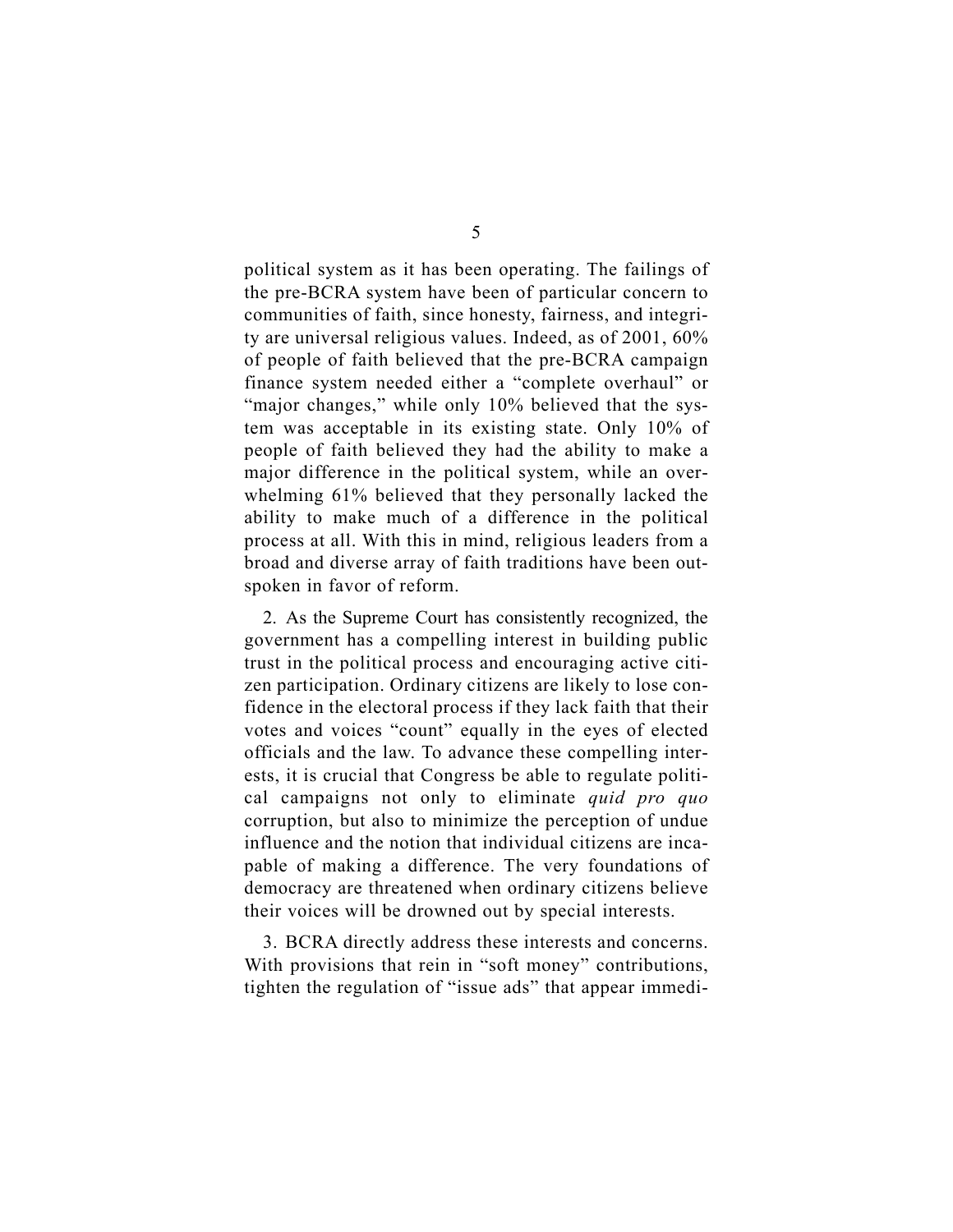ately before elections, and expand disclosure requirements, the newly enacted reforms closely target those elements of the preexisting campaign finance system that have contributed most to the perception among individual citizens that their votes and voices "count" less than those of financially powerful interest groups. Empirical data shows that people of faith believe that the reforms embodied in BCRA will improve the integrity of our political system.

#### **ARGUMENT**

### **I. LARGE SEGMENTS OF THE PUBLIC, INCLUDING SIGNIFICANT NUMBERS OF PEOPLE OF FAITH, LACKED CONFIDENCE IN THE PRE-BCRA POLITICAL PROCESS AND CAMPAIGN FINANCE SYSTEM**

*Amici* represent people of faith from more than 65 different religious traditions. They are concerned with the morality of government, the potential for corruption among our leaders, and the disillusionment and alienation that prevail among the electorate on the issue of campaign finance. Honesty, fairness for all, and integrity the very principles that BCRA seeks to return to our nation's political system—are also three universal religious values that have informed some of the highest traditions of political participation and public service in our nation's history. A government that claims to represent the public interest but fails to reflect these values can have no moral legitimacy in the eyes of Americans of faith and will fail to inspire its citizens to participate actively and conscientiously in public affairs.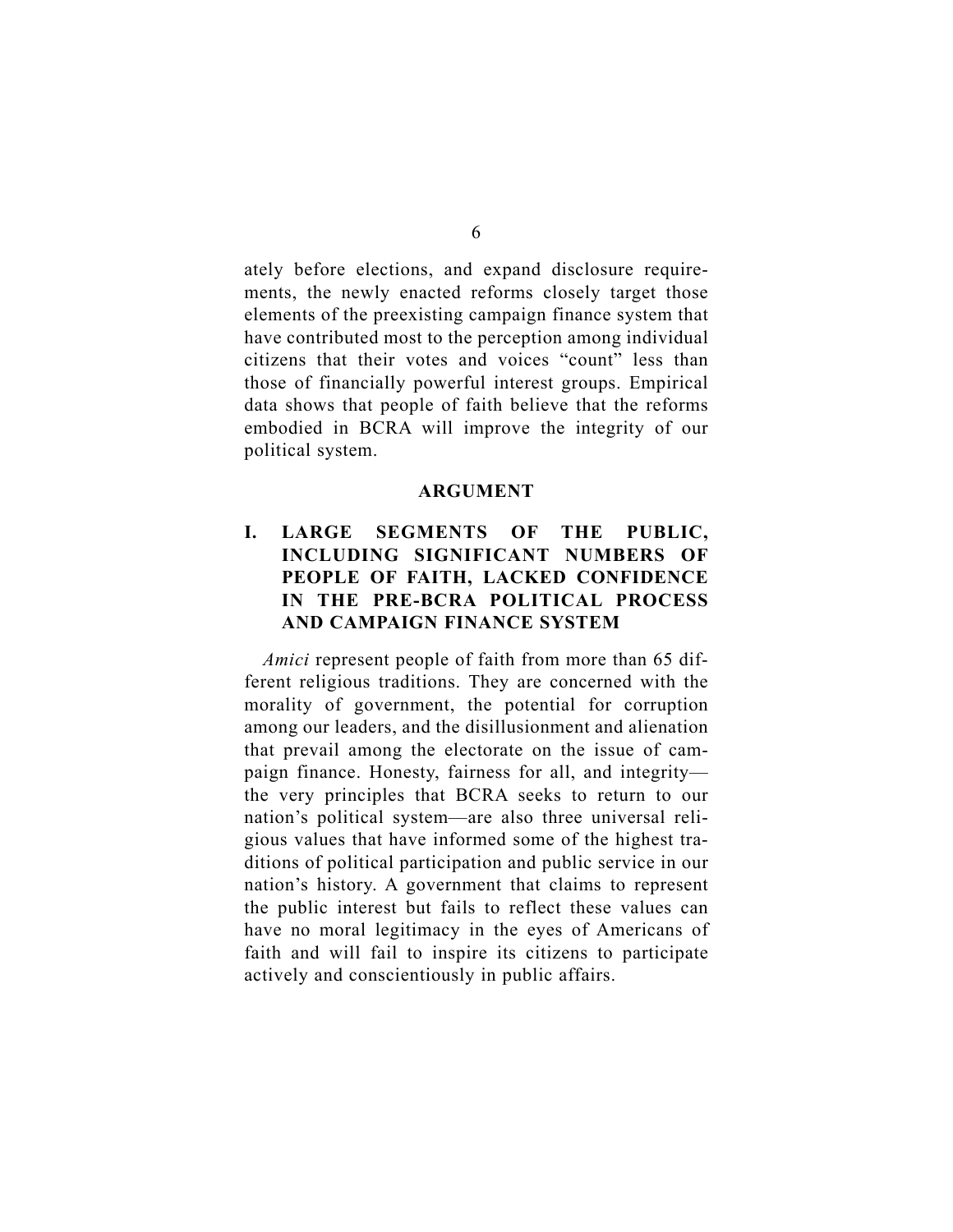The ineffectiveness of the campaign finance system in place before enactment of the BCRA contributed significantly to this disaffection among people of faith and other citizens. The perception that many elected officials had become beholden to particular interests that use large "soft money" contributions, so-called "issue ads," and coordinated expenditures to evade existing campaign finance regulations diminished public trust in the integrity and effectiveness of those regulations and led ordinary citizens to lose confidence in their ability to participate effectively in the political process.

#### **A. The Pre-BCRA System Gave Rise to a Widespread Perception of Corruption**

The pre-BCRA campaign finance system produced a widespread perception that financially powerful interests exercised undue, even corrupting influence on the electoral system and government officials. Statements from a broad range of religious leaders confirm a widespread public perception that unregulated "soft money" contributions do not differ significantly in their impact from outright *quid pro quo* corruption. One ecumenical Protestant group has stated that the pre-BCRA system created "an environment where public officials [were] beholden to contributors in ways that border on bribery." Protestants for the Common Good, *Why Should Christians Care About Campaign Finance Reform?* (2000), *at* http:// www.thecommongood.org/campaign\_finance.html. The Methodist Church has decried the "pouring of tens of millions of dollars into political campaigns to buy special influence with legislators" as "a national scandal." Interfaith Alliance Foundation, *Study Paper: Campaign Finance Reform* 13 (2002), *available at* http://www.inter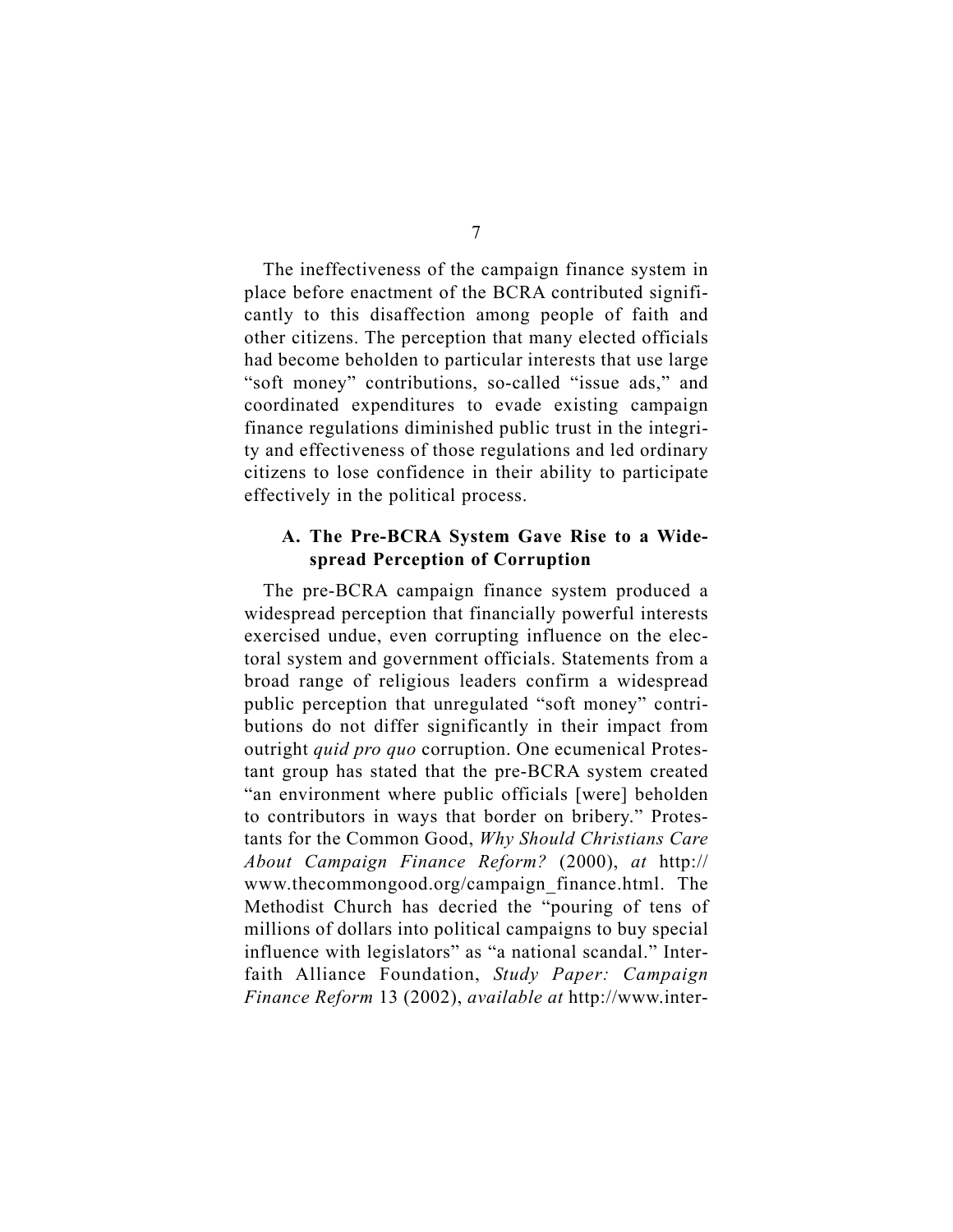faithalliance.org/Files/getFile.cfm?id=4645. The Religious Action Center of Reform Judaism has criticized "the pernicious influence of money in our electoral system, which often allows moneyed interests to dominate the political debate," adding that "[w]e cannot accept an electoral system that structurally and systematically favors the richest among us." Press Release, Religious Action Center of Reform Judaism, Reform Jewish Leader Welcomes House Breakthrough on Campaign Finance Reform (Jan. 24, 2002), *at* http://www.rac.org/news/ 012402.html.

The sense of urgency surrounding this issue is further demonstrated by collective reform efforts undertaken by religious groups. In connection with their efforts to reform the campaign finance system, more than 250 leaders from a diverse array of religious organizations took the unusual step of constituting an issue-based coalition, Religious Leaders for Campaign Finance Reform ("RLCFR"). In 2001, this broad coalition issued a joint letter to Congress urging passage of meaningful reform measures and warning that "the current campaign finance system . . . gives the appearance that political access and favors are for sale to the highest bidder." Letter from Religious Leaders for Campaign Finance Reform, to the United States Senate (Mar. 16, 2001), *at* http://www. ncccusa.org/news/01news25a.html. The religious leaders who signed the letter represented Catholics, Presbyterians, Methodists, Baptists, Evangelical Lutherans, Episcopalians, Greek Orthodox Christians, Quakers, Jews, and others. Signatories included the national leaders of 17 mainstream religious groups, ranging from the National Baptist Convention to the Union of American Hebrew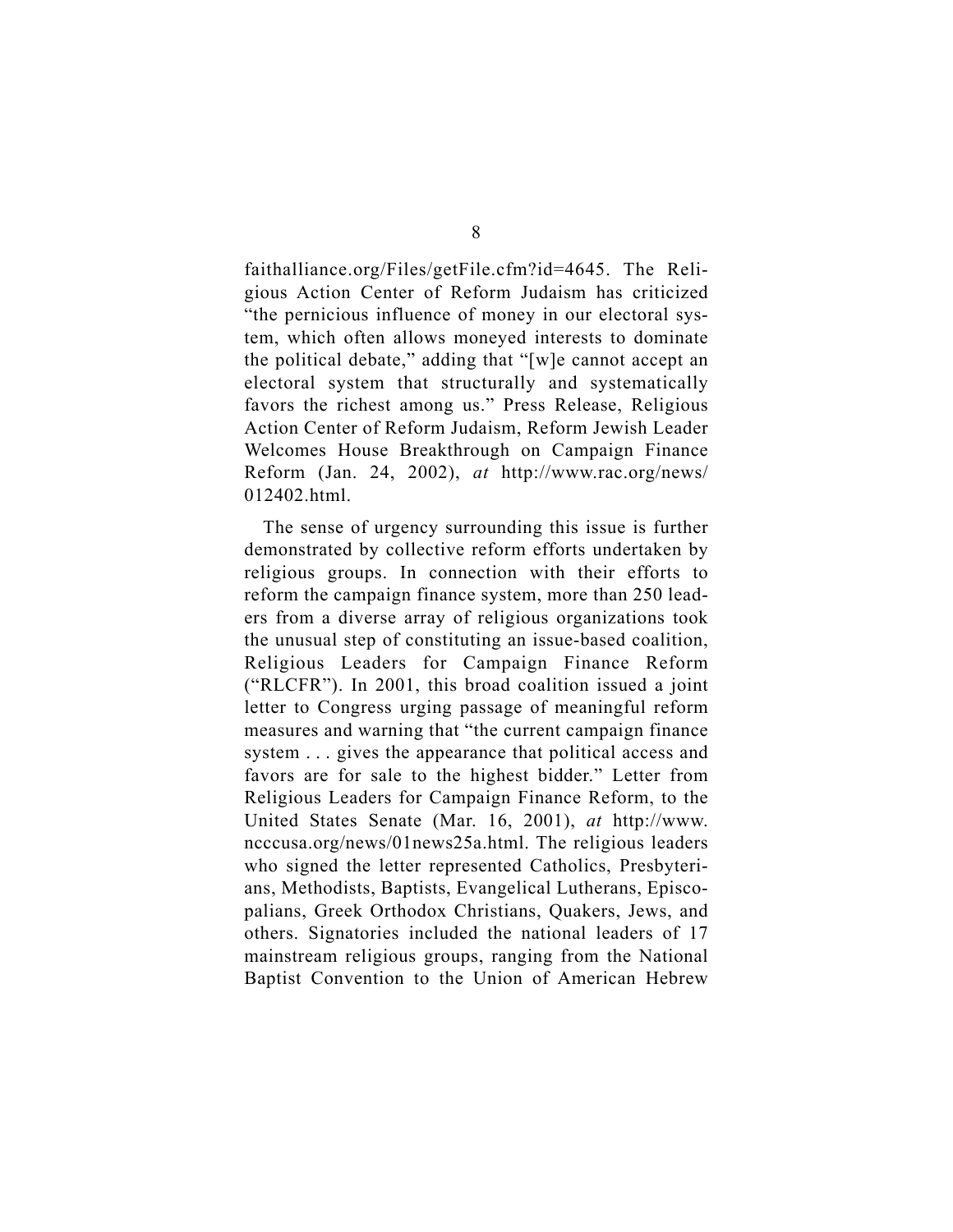Congregations.<sup>1</sup> The RLCFR had previously written a letter to Congress in 1997 lamenting that the "present system gives at least the appearance that the President, Senators and Representatives are willing to sell their values and votes, as well as the integrity of their offices, for the sake of campaign contributions." Letter from the Religious Leaders for Campaign Finance Reform, to Congress (Feb. 13, 1997), *available at* http://www.wfn. org/1997/02/msg00149.html (hereinafter "1997 RLCFR Letter").

Concerns about corruption and support for campaign finance reform have not, of course, been limited to the leaders of faith-based organizations. Lay people of faith—from across the political spectrum, *see infra* n.2 also have perceived an urgent need to cleanse the campaign finance system of corruption and undue influence.

The religious leaders who signed the letter included the Presiding Bishop of the Evangelical Lutheran Church in America, the General Secretary of the National Council of the Churches of Christ in the USA, the General Secretary of the Reformed Church in America, the Presiding Bishop and Primate of the Episcopal Church in the United States, the General Minister and President of the Christian Church (Disciples of Christ) in the United States and Canada, the Minister General of the Franciscan Friars of the Atonement, the General Secretary of American Friends Service Committee, the Executive Director of the Church of the Brethren General Board, the Primate of the Antiochian Orthodox Christian Archdiocese of North America, the President of the Moravian Church in America (Southern Province), the President of the National Baptist Convention, the Diocesan Bishop of the Mar Thoma Church, the President of the United Church of Christ, the President of the Union of American Hebrew Congregations, and ecumenical officers from the Greek Orthodox Archdiocese of America, the Council of Bishops of the United Methodist Church, and the Christian Methodist Episcopal Church.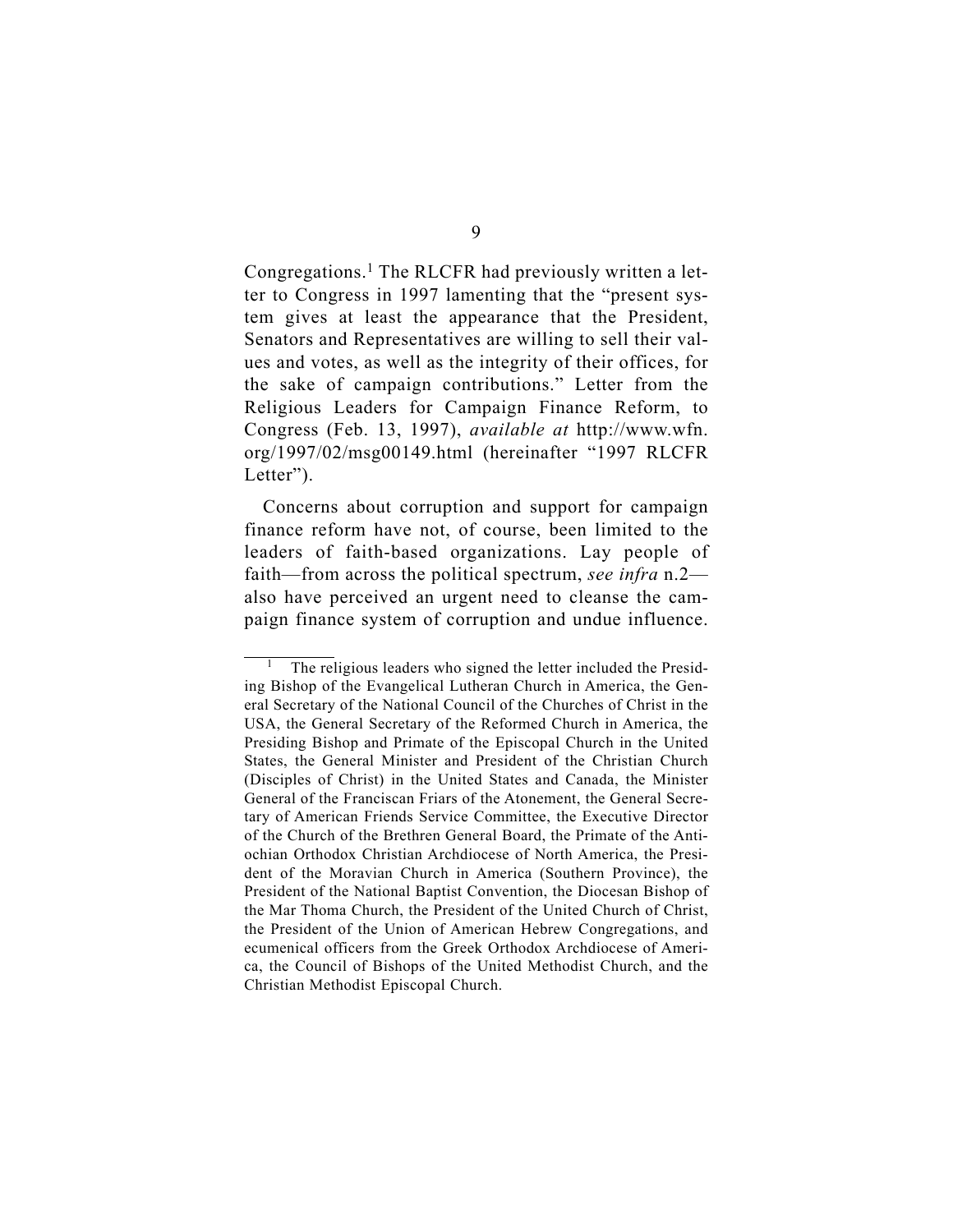According to a 2001 Gallup Organization public opinion study of clergy and people of faith, commissioned by *amicus curiae* The Interfaith Alliance Foundation, a solid majority (60%) of people of faith believe that the pre-BCRA campaign finance system needed either a "complete overhaul" or "major changes," while only 10% believe that the system was fine as it was. The Gallup Organization, *Campaign Finance Reform: Opinions of People of Faith and the Clergy* 7 (Aug. 2001) (hereinafter "Gallup Poll"), *available at* http://www.callforreform. org/gallup.pdf.<sup>2</sup> More than  $85\%$  of people of faith say that campaign finance reform, in comparison to other key political issues like education and taxes, is either very important (54%) or somewhat important (32%). *Id.*  Given these numbers, it is hardly surprising that religious leaders from such a broad variety of faiths have actively and visibly taken public stances on this issue and have

The Gallup Organization interviewed a nationally representative sample of 1,202 people of faith and a nationally representative sample of 303 clergy. "People of faith" were those who indicated that (1) they attended religious service at least once a month, or that (2) religion was "very important" to them. The samples were weighted by age, race, gender, education, and geographical region, in accordance with previous Gallup surveys that had used the same screening questions. Gallup Poll at 4.

The samples also represented a broad range of political ideologies. Among people of faith sampled, 41% described themselves politically as either "very conservative" or "somewhat conservative," 36% described themselves as "moderate," and 19% described themselves as either "very liberal" or "somewhat liberal." *Id.* at 6. Among clergy sampled, 54% described themselves politically as either "very conservative" or "conservative," 21% described themselves as "moderate," and 13% described themselves as either "very liberal" or "liberal." *Id.* at 6.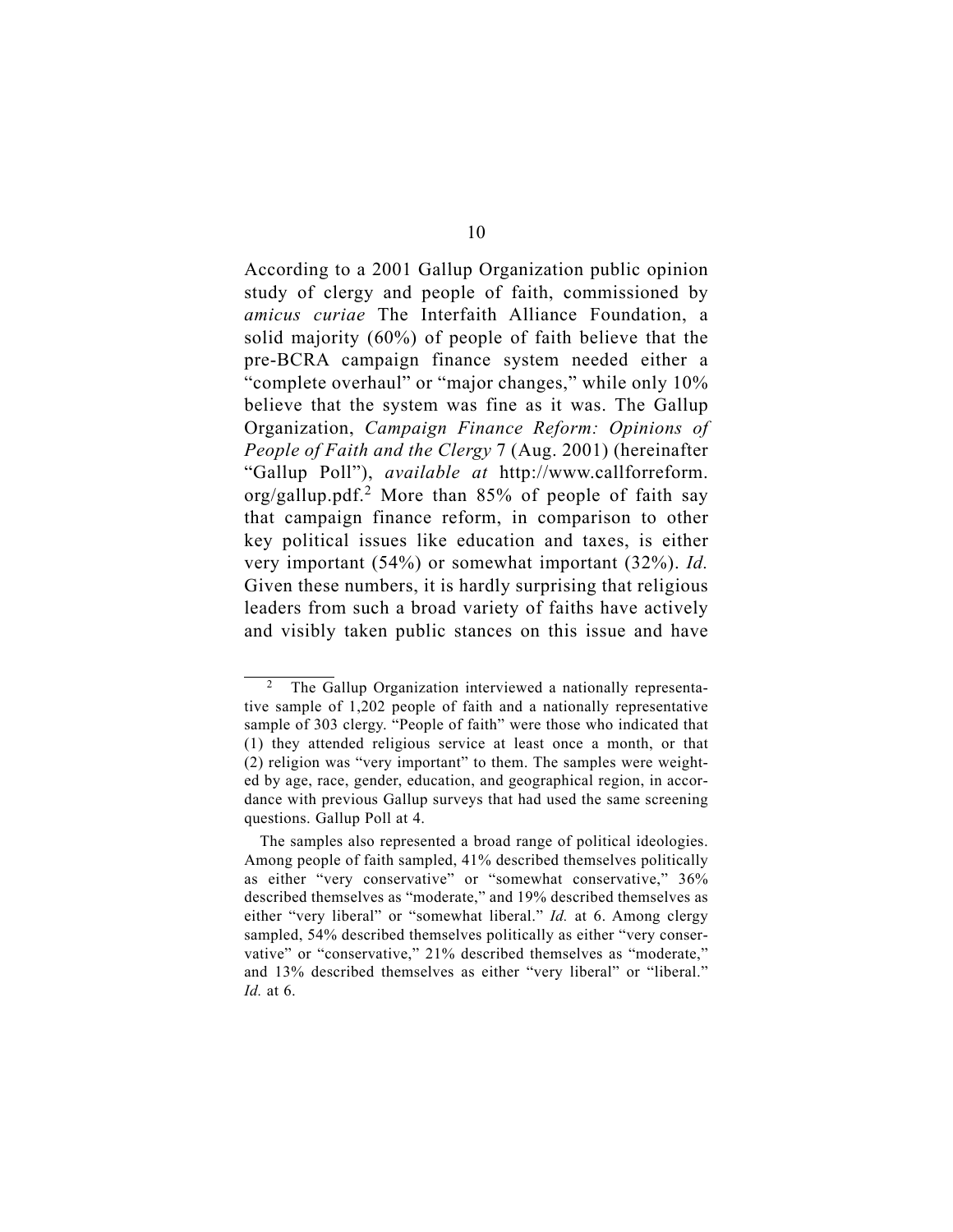strongly supported reform of the nation's campaign finance laws.3

The views of people of faith are in accord with the overwhelming support for reform among the American people, a decisive majority of which lacked confidence in the pre-BCRA campaign finance system. One major poll showed that two-thirds of Americans believed that campaign finance laws either required "major changes" or needed to be "completely overhauled." Carl M. Cannon, *A Rough Ride for Reform*, Nat'l Journal, Jan. 29, 2000, *at*  320. More than 70% of the public believed members of Congress sometimes vote based on the desires of large contributors to their political parties, even when doing so is not in the country's best interest and when it is not what their constituents support. Defendant-Intervenors' Excerpts of Reply Brief (Redacted Version for Public Distribution) at I-6, *McConnell v. FEC*, 251 F. Supp. 2d 176 (D.D.C. 2003). Almost 80% of the public believed "big party contributions" have either a "great deal of impact" (55%) or "some impact" (23%) on decisions made by the federal government. Only 6% believed such contributions do not have much or any impact. Press Release, The Reform Institute for Campaign and Election Issues, On the Docket: Campaign Finance and the Courts (Sept. 24, 2002), *at* http://www.reforminstitute.org/cgidata/article/files/39.shtml.

For example, 52% of clergy support a ban on soft money donations, while 31% oppose such a ban. Sixty-four percent prefer strict limits on contributions in addition to disclosure requirements over disclosure requirements alone. Gallup Poll at 10, 13.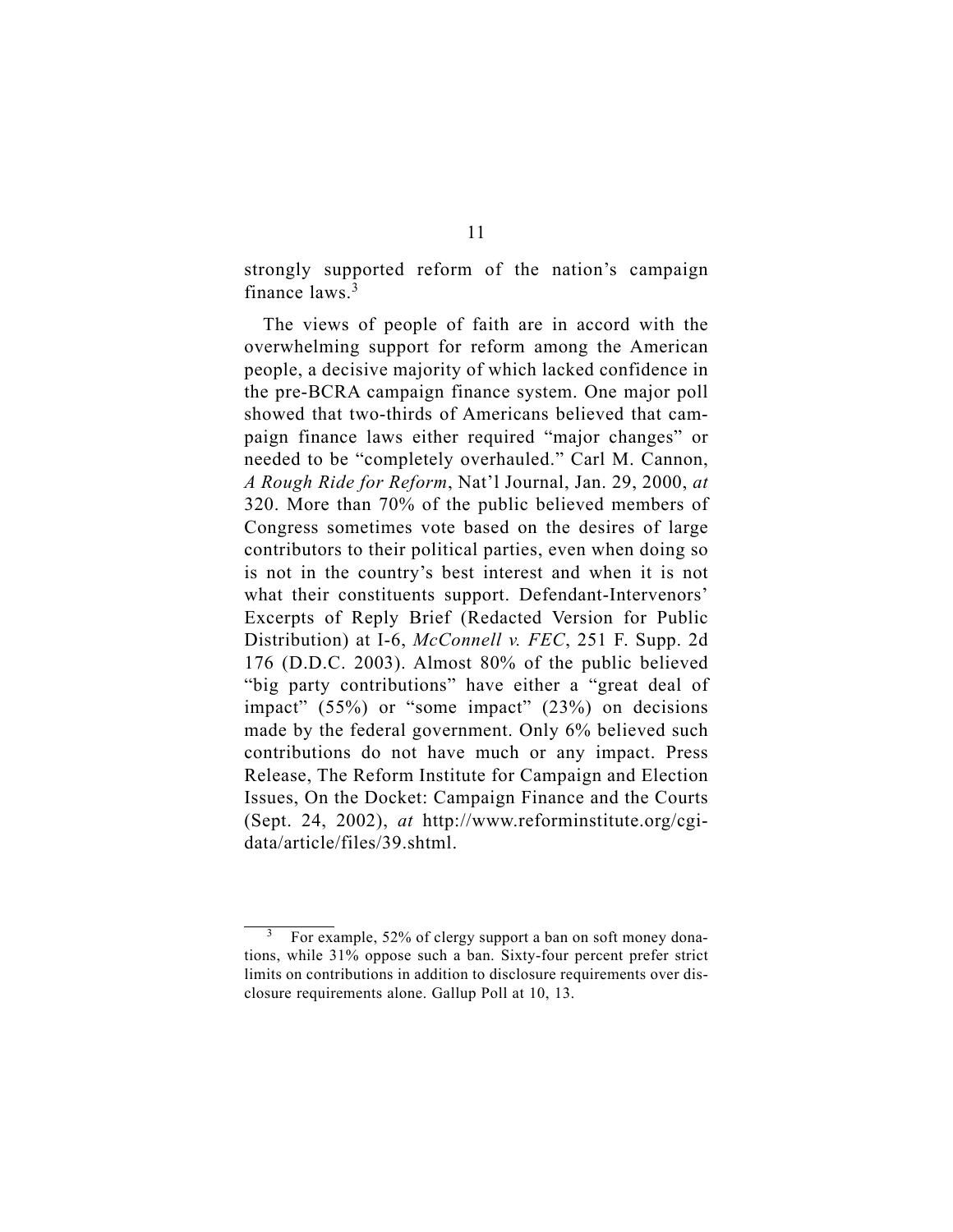### **B. The Pre-BCRA Campaign Finance System Created a Widespread Perception That Ordinary Citizens Cannot Meaningfully Participate in the Political Process**

With a campaign finance system widely viewed as broken and corrupt, it is hardly surprising that average citizens tend to feel they cannot make a significant difference by participating in political life. Only 10% of people of faith believe they can make a major difference in the political system as it has been operating. Gallup Poll at 9. By contrast, 61% feel that they personally can make little or no difference. *Id.* While the legitimacy of our democratic government is premised on the existence of broad and active political participation, citizens who feel politically powerless can hardly be expected to vote in high numbers or otherwise actively engage themselves in the political process. As noted by the RLCFR, "[i]f citizens feel their efforts are futile in the face of economic and other forces that overwhelm them, hope for the democratic process is destroyed." 1997 RLCFR Letter. Indeed, this Court itself has observed that the perception that "large donors call the tune" can "jeopardize the willingness of voters to take part in democratic governance. Democracy works 'only if the people have faith in those who govern.'" *Nixon v. Shrink Mo. Gov't PAC*, 528 U.S. 377, 390 (2000) (internal citation omitted).

The Gallup Poll statistics call into question any notion that Americans of faith are indifferent to reform or otherwise fear it will impede their political participation. For example, 58% of people of faith believe campaign finance reform will give the average citizen a greater voice in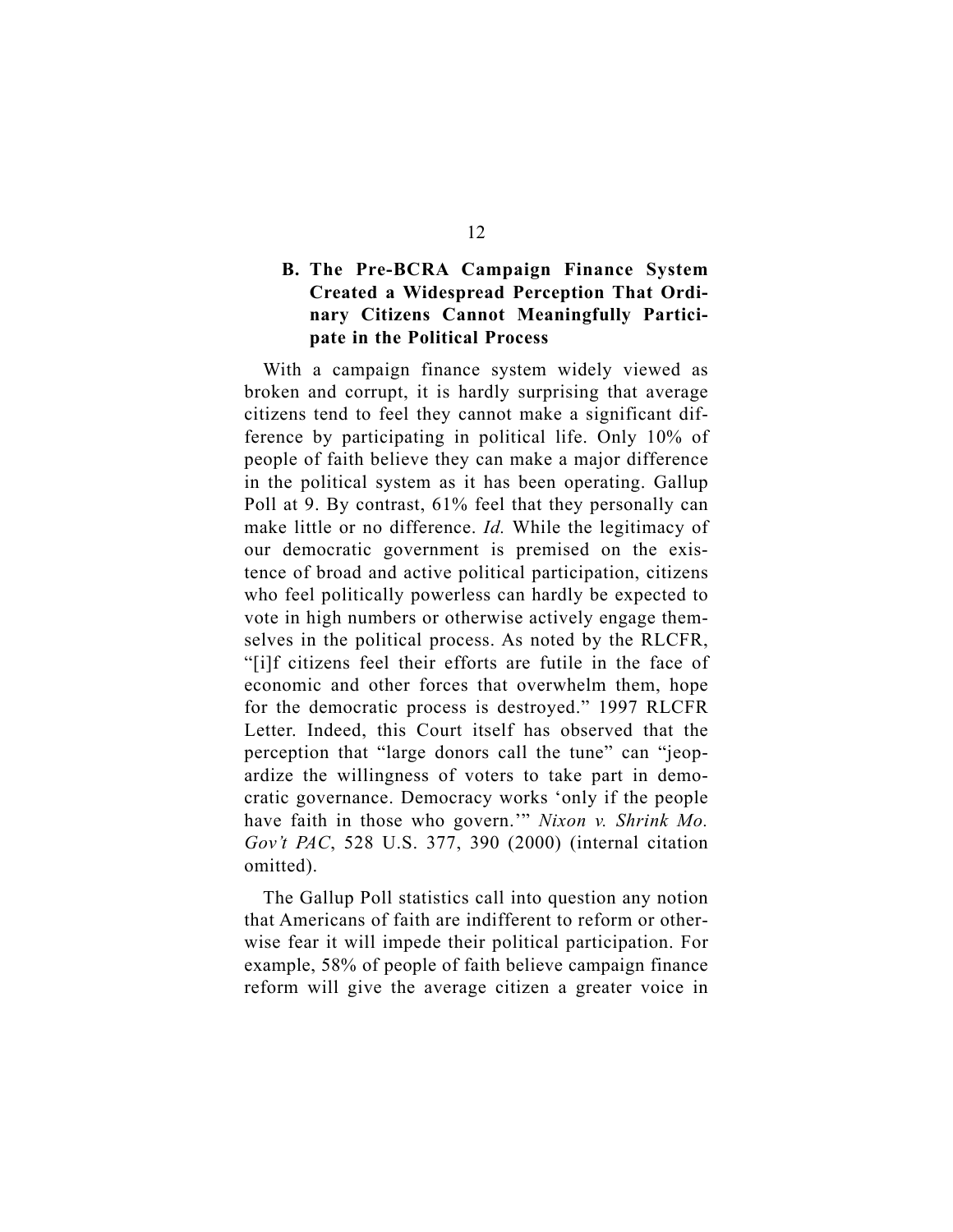the political process, while only 11% believe that it will give the average citizen less of a voice. Gallup Poll at 16. Fifty-seven percent of people of faith believe campaigns will become more competitive with campaign finance reform, while only 16% believe they will be less competitive. *Id.* These statistics demonstrate that people of faith do not agree with the claims made by opponents of reform—including some religious special interest groups—that campaign regulations somehow stifle debate or inhibit political expression. Indeed, the overwhelming majority of people of faith (78%) expressly reject the notion that campaign finance reform would interfere with their right to free speech. *Id.* at 18.

#### **II. THE GOVERNMENT HAS A COMPELLING INTEREST IN BUILDING PUBLIC CONFI-DENCE IN THE POLITICAL PROCESS AND ENCOURAGING CITIZEN PARTICIPATION**

It is clear, therefore, that the pre-BCRA system fostered serious doubts among people of faith and other citizens about their ability to participate effectively in the nation's democratic processes. By enacting BCRA, in the exercise of its constitutional power to regulate federal elections, Congress squarely sought to address this troubling condition. This Court has long recognized that "preserv[ing] . . . the individual citizen's confidence in government" and "'sustain[ing] the active, alert responsibility of the individual citizen in a democracy for the wise conduct of government' are interests of the highest importance" that Congress may legitimately seek to advance when regulating federal elections. *First Nat'l*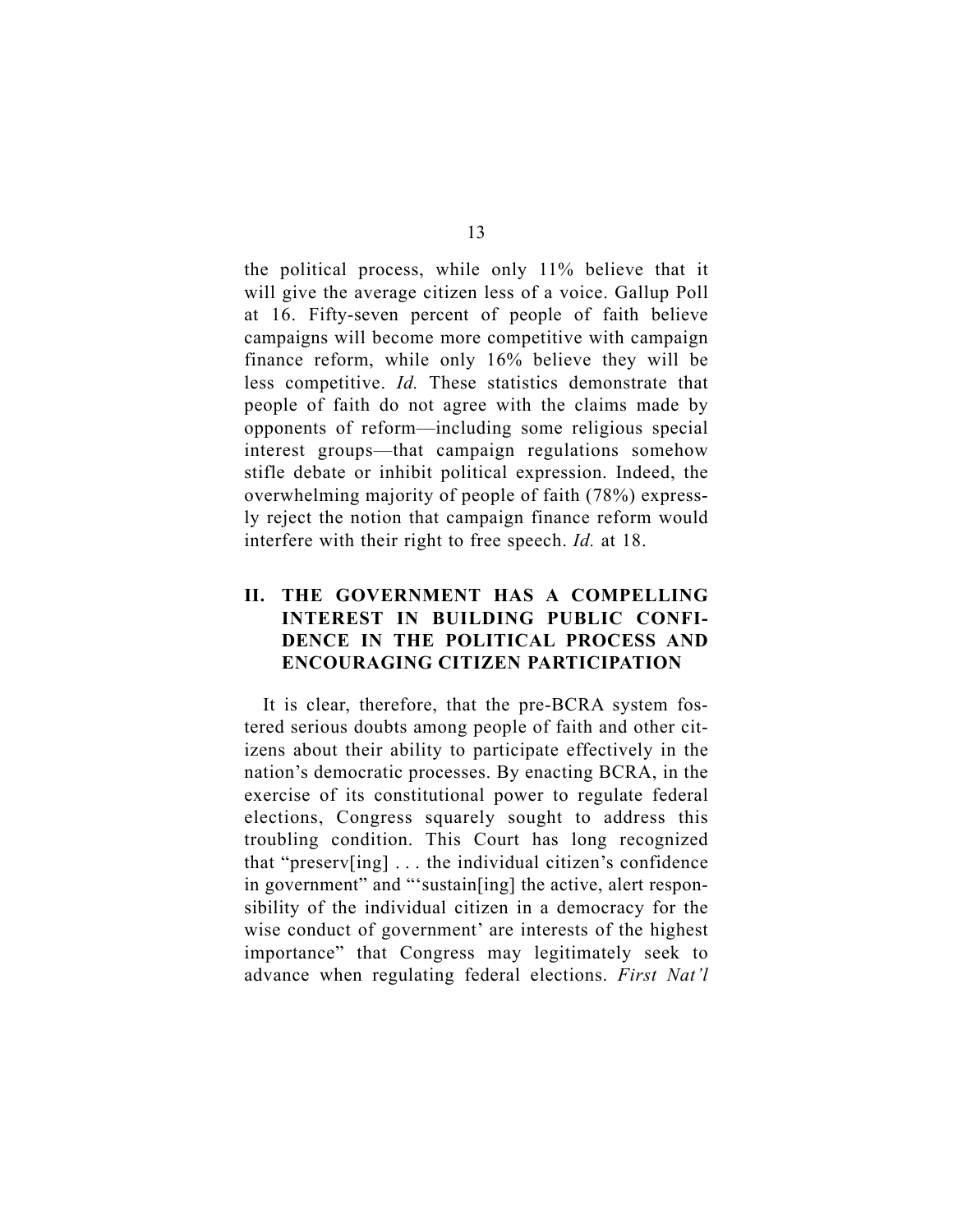*Bank of Boston v. Bellotti*, 435 U.S. 765, 788-89 (1978); *see Shrink Mo. Gov't PAC*, 528 U.S. at 401 (Breyer, J., concurring) (recognizing that campaign finance system may be regulated in order to advance compelling government interests in "build[ing] public confidence in [the electoral] process and broaden[ing] the base of a candidate's meaningful financial support, encouraging the public participation and open discussion that the First Amendment itself presupposes"); *Buckley v. Valeo*, 424 U.S. 1, 27 (1976) (per curiam) ("Congress could legitimately conclude that the avoidance of the appearance of improper influence" is "critical" in order to maintain "'confidence in the system of representative Government'" (quoting *United States Civil Serv. Comm'n v. Nat'l Ass'n of Letter Carriers*, 413 U.S. 548, 565 (1973))); *United States v. Int'l Union UAW-CIO*, 352 U.S. 567, 590 (1957) (recognizing compelling government interest "to protect the political process from undue influence of large aggregations of capital and *to promote individual responsibility for democratic government*" (emphasis added)).

In legislating to advance this compelling interest, Congress legitimately concluded that because an individual citizen's "right of suffrage can be denied by a debasement or dilution of the weight of a citizen's vote just as effectively as by wholly prohibiting the free exercise of the franchise" itself, *Reynolds v. Sims*, 377 U.S. 533, 555 (1964), ordinary citizens are likely to lose confidence in the electoral process if they lack faith that their votes and voices "count" equally in the eyes of elected officials and the law. *See Shrink Mo. Gov't PAC*, 528 U.S. at 390 (recognizing compelling interest in preventing "the cynical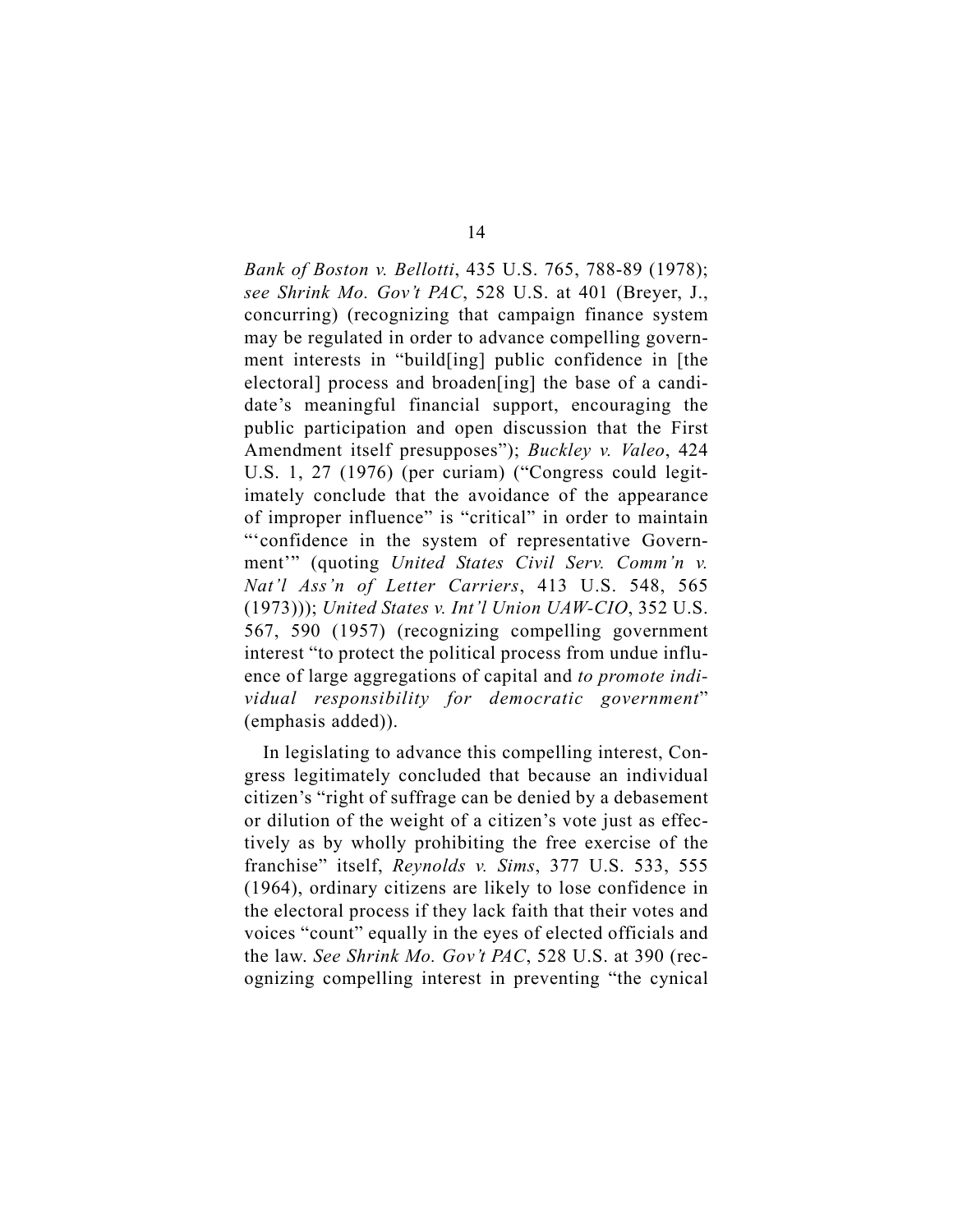assumption that large donors call the tune" from "jeopardiz<sup>[ing]</sup> the willingness of voters to take part in democratic governance"); *see also Bush v. Gore*, 531 U.S. 98, 104 (2000) ("The right to vote is protected in more than the initial allocation of the franchise."); *Moore v. Ogilvie*, 394 U.S. 814, 819 (1969) ("The idea that one group can be granted greater voting strength than another is hostile to the one man, one vote basis of our representative government."); *Wesberry v. Sanders*, 376 U.S. 1, 17-18 (1964) ("No right is more precious in a free country than that of *having a voice* in the election of those who make the laws under which, as good citizens, we must live." (emphasis added)). Because "viable" representative government demands "[f]ull and effective participation by all citizens" in the political process, Congress legitimately may regulate the campaign finance system to ensure that citizens remain sufficiently confident that they have "equally effective voice[s]" in the electoral process to maintain participation at the levels necessary to sustain democratic government. *Reynolds*, 377 U.S. at 565; *see FEC v. Colo. Repub. Fed. Campaign Comm.*, 533 U.S. 431, 441 (2001) (Congress may legitimately regulate campaign finance system in order to curb "undue influence on an officeholder's judgment, and the appearance of such influence"); *Austin v. Mich. Chamber of Commerce*, 494 U.S. 652, 659-60 (1990) (recognizing compelling government interest in restricting ability of corporations to use state-created advantages "to obtain 'an unfair advantage in the political marketplace'" (quoting *FEC v. Mass. Citizens for Life, Inc.*, 479 U.S. 238, 257 (1986))).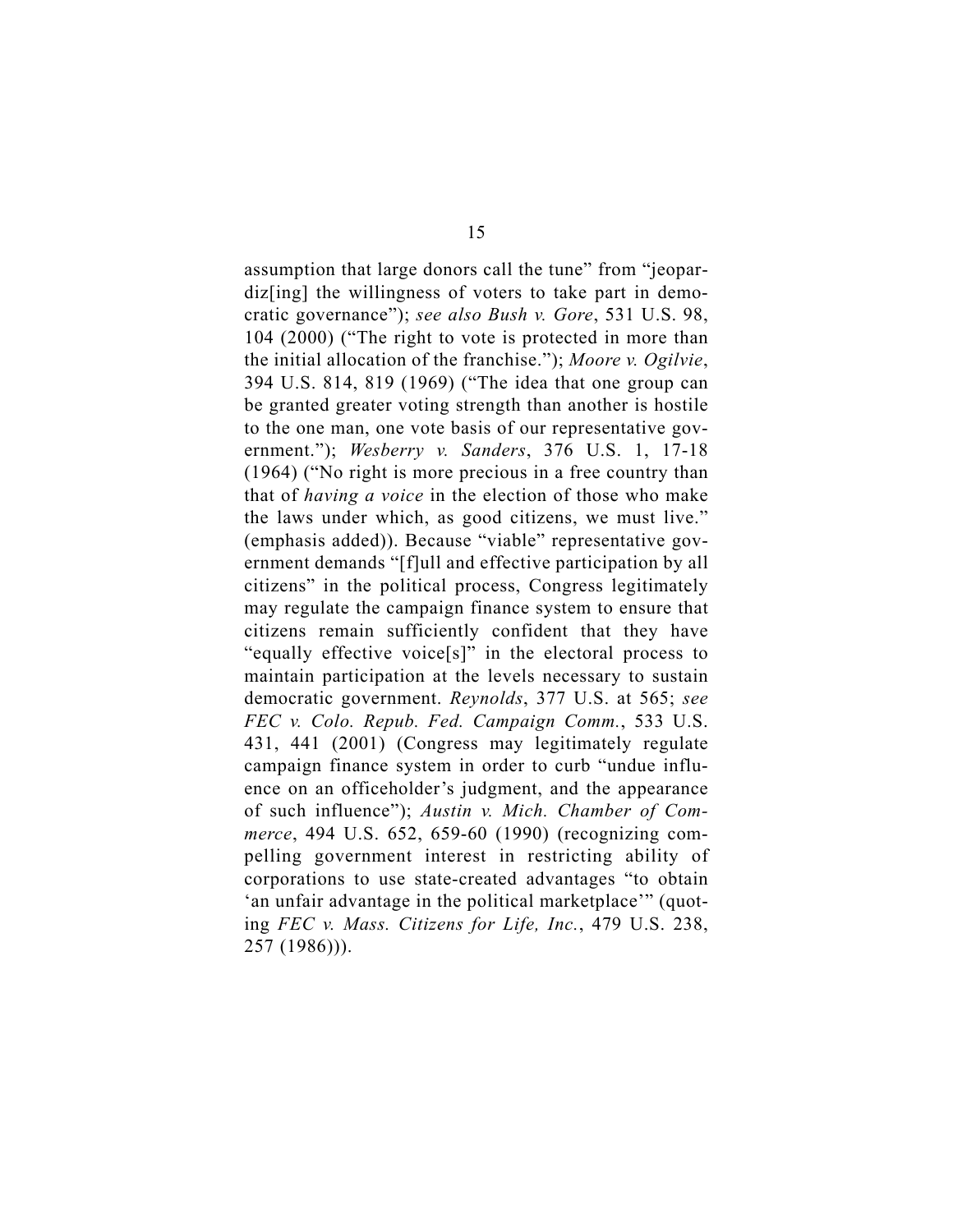In *Buckley*, this Court sustained provisions of the Federal Election Campaign Act<sup>4</sup> ("FECA") that, *inter alia*, (1) set forth limits on political contributions and (2) mandated disclosure and reporting of the sources of such contributions, on the ground that each furthered the government's compelling interest in cultivating public confidence in the electoral process. The Court expressly rejected the petitioners' argument that bribery laws and narrowly drawn disclosure requirements constituted a sufficient alternative to contribution limits, observing that criminal penalties "deal with only the most blatant and specific attempts of those with money to influence governmental action" and that disclosure requirements were only a "partial measure" in combating electoral corruption. *Buckley*, 424 U.S. at 28.<sup>5</sup> Thus, the Court concluded that political contribution limits substantially advanced Congress's compelling interest in building public confidence in the electoral process by minimizing both the opportunity for undue influence and the perception of such influence in the eyes of the public. *Id.* at 26-29.

The Court also recognized three categories of compelling governmental interests furthered by FECA's disclosure requirements. First, disclosure "aid[s] the voters

<sup>4</sup> Federal Election Campaign Act of 1971, Pub. L. No. 92-225, 86 Stat. 3 (1972), as amended by the Federal Election Campaign Act Amendments of 1974, Pub. L. No. 93-443, 88 Stat. 1263 (1974).

<sup>5</sup> In *Austin v. Michigan Chamber of Commerce*, 494 U.S. 652, 660 (1990), the Court expanded this rationale to capture the regulation of campaign expenditures, because "[c]orporate wealth can unfairly influence elections when it is deployed in the form of independent expenditures, just as it can when it assumes the guise of political contributions."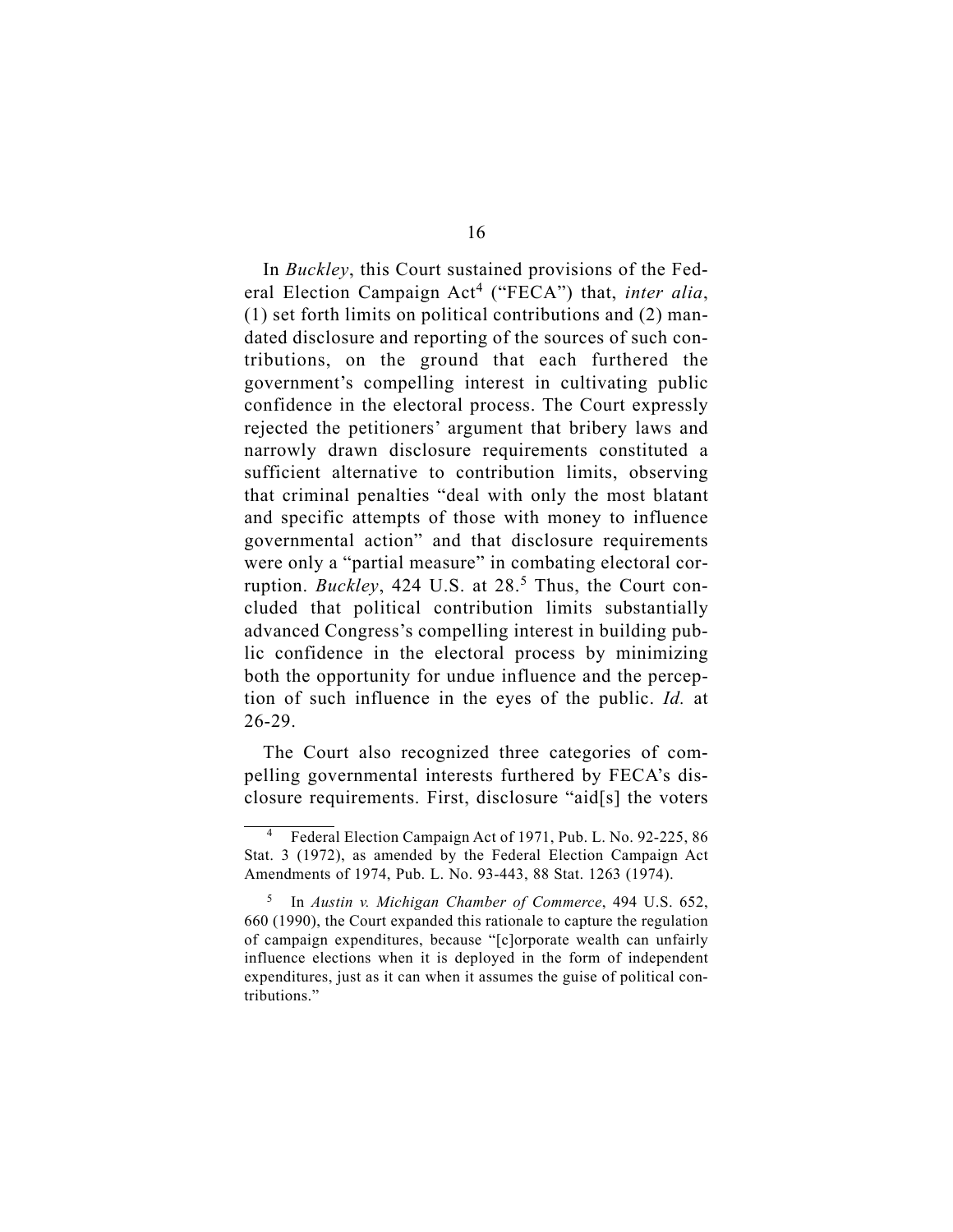in evaluating those who seek federal office," allowing "voters to place each candidate in the political spectrum more precisely" and "alert[ing] the voter to the interests to which a candidate is most likely to be responsive and thus facilitat[ing] predictions of future performance in office." *Id.* at 66-67. Second, the *Buckley* Court echoed Justice Brandeis in concluding that "disclosure requirements deter actual corruption and avoid the appearance of corruption by exposing large contributions and expenditures to the light of publicity." *Id.* at 67 (citing L. Brandeis, *Other People's Money* 62 (Nat'l Home Library Found. ed. 1933)). Third, the Court concluded that "disclosure requirements are an essential means of gathering the data necessary to detect violations of the contribution limitations." *Id.* at 68. Advancement of each of these interests in turn bolsters public confidence in the electoral system. For example, greater transparency regarding the sponsorship of candidate-specific advertisements mitigates the suspicion and confusion caused by advertisements funded by pseudonymous organizations with vague or unclear connections to the candidates themselves. Disclosure requirements hinder advocacy groups' efforts to disguise their alliances or manufacture impressions of broad, grassroots support using corporate dollars. By deterring interest groups from engaging in such deception and mandating greater accountability for campaign-related speech, disclosure requirements decrease voter alienation and increase public confidence in our political system.

Two terms after *Buckley*, the Court reaffirmed that the preservation of "the individual citizen's confidence in government" is a public concern "of the highest importance." *Bellotti*, 435 U.S. at 789. For that reason, the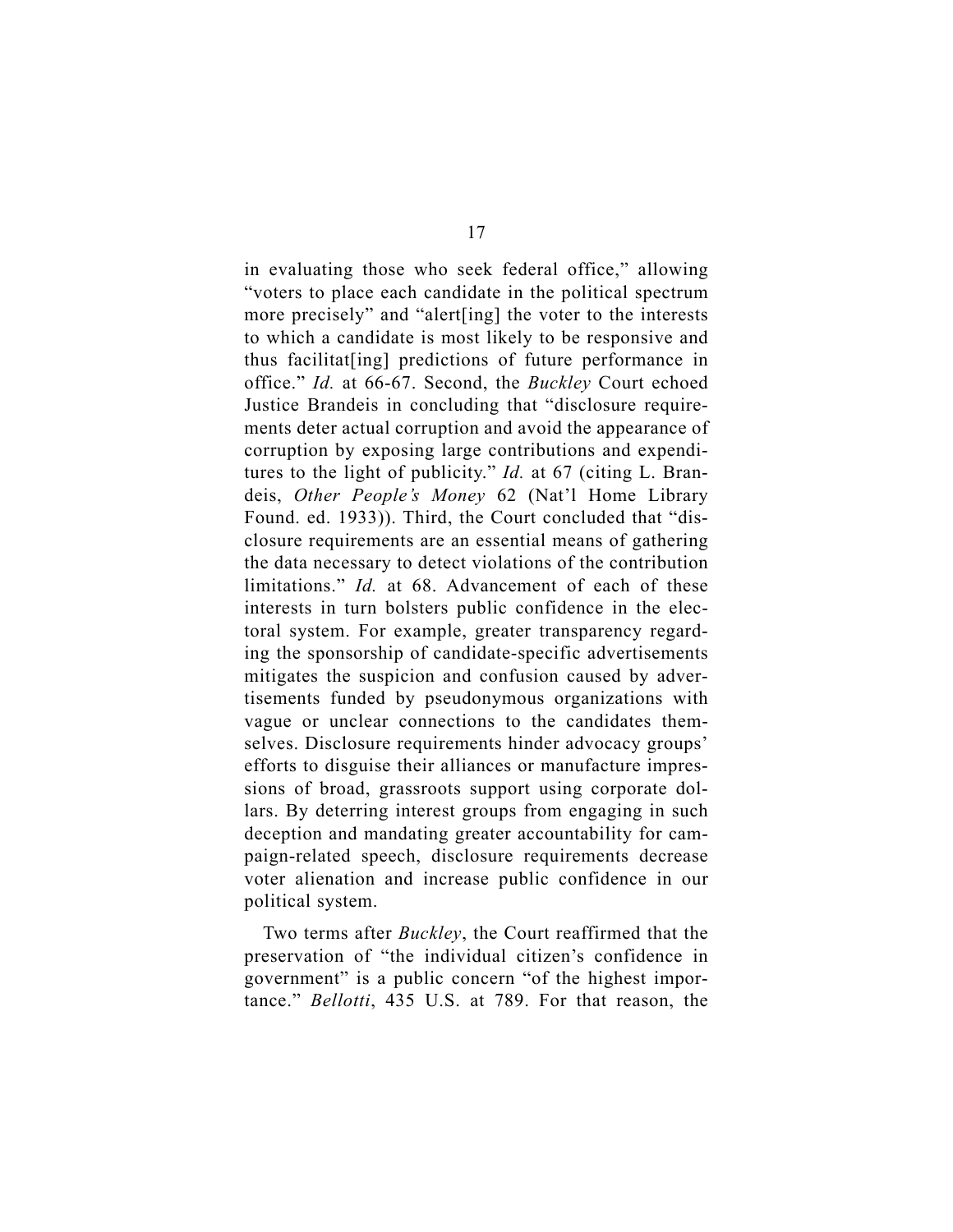Court cautioned that where evidence demonstrates that "undue influence" by financially powerful interests tends to "destroy the confidence of the people in the democratic process and the integrity of government" by "drown[ing] out other points of view . . . [and] thereby denigrating rather than serving First Amendment interests," such arguments merit careful consideration. *Id.* In addition, the *Bellotti* Court powerfully reiterated the interest in disclosure announced in *Buckley*, stating that in "judging and evaluating the relative merits of conflicting arguments," the electorate "may consider . . . the source and credibility of the advocate," and that "[i]dentification of the source of advertising may be required as a means of disclosure, so that the people will be able to evaluate the arguments to which they are being subjected." *Id.* at 791-92.

Since that time, the Court has made clear that for Congress to advance its compelling interests of ensuring public confidence in the electoral process and facilitating meaningful citizen participation, it must be able to prevent circumvention of the mechanisms it has chosen to promote those interests in the first instance. *See FEC v. Beaumont*, 123 S. Ct. 2200, 2207 (2003) ("[R]ecent cases have recognized that restricting contributions by various organizations hedges against their use as conduits for circumvention of [valid] contribution limits.") (internal quotation omitted) (alteration in original); *Colo. Repub. Fed. Campaign Comm.*, 533 U.S. at 456 (noting that "all members of the Court agree" that preventing circumvention of regulation is an "important government interest") (internal quotation omitted); *Austin*, 494 U.S. at 664 (refusing to grant non-profit corporations an exemption from expenditure limits in part because such an exemp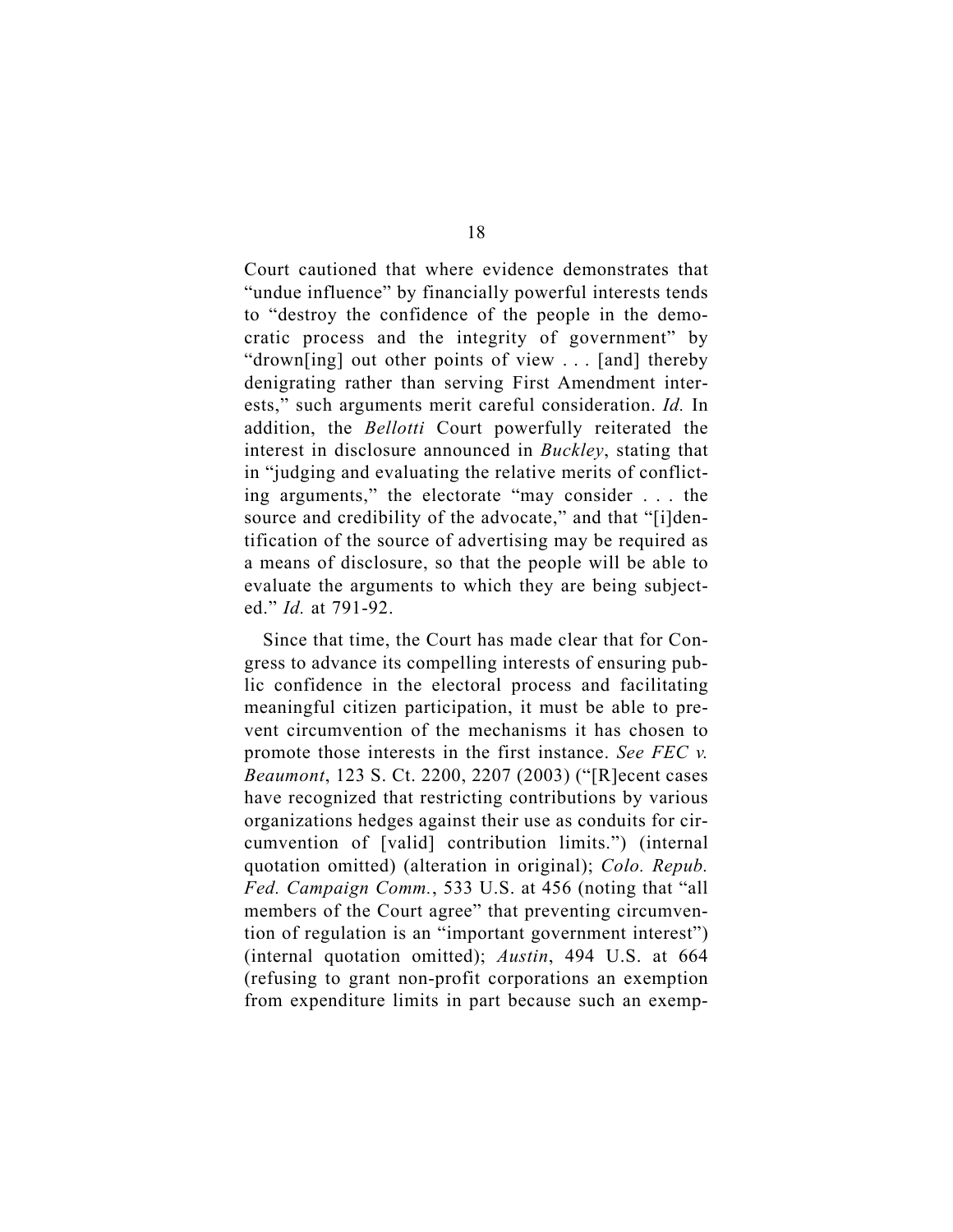tion would allow for-profit corporations to circumvent those limits); *Cal. Med. Ass'n v. FEC*, 453 U.S. 182, 197- 98, 199 (1981) (finding that Congress could place limits on contributions to political committees as a means of "prevent[ing] circumvention of the very limitations on contributions [to candidates] that [the] Court upheld in *Buckley*"); *Buckley*, 424 U.S at 47 ("[C]ontribution ceilings . . . prevent attempts to circumvent [FECA] through prearranged or coordinated expenditures amounting to disguised contributions.").

For example, the Court has recognized that groups exercising undue influence may forsake blatant *quid pro quo* arrangements and instead use more sophisticated tactics of influence peddling and misdirection to secure their particular objectives. *Austin*, 494 U.S. at 659- 60 (finding that Michigan's regulation of independent expenditures fulfilled a compelling interest in ameliorating "the corrosive and distorting effects of immense aggregations of wealth . . . accumulated with the help of the corporate form . . . that have little or no correlation to the public's support for the corporation's political ideas," regardless of whether Michigan had also demonstrated a viable threat of "'financial *quid pro quo*' corruption" (citations omitted)); *see also Buckley*, 424 U.S. at 28 (rejecting argument that Congress is limited to "partial measure[s]" that "deal with only the most blatant and specific attempts . . . to influence governmental action" when it legislates to ensure integrity of the political process). Drawing upon *Buckley*, the Court also has paid close attention to attempts to circumvent existing campaign finance regulations through the use of "the 'special characteristics of the corporate structure'" in a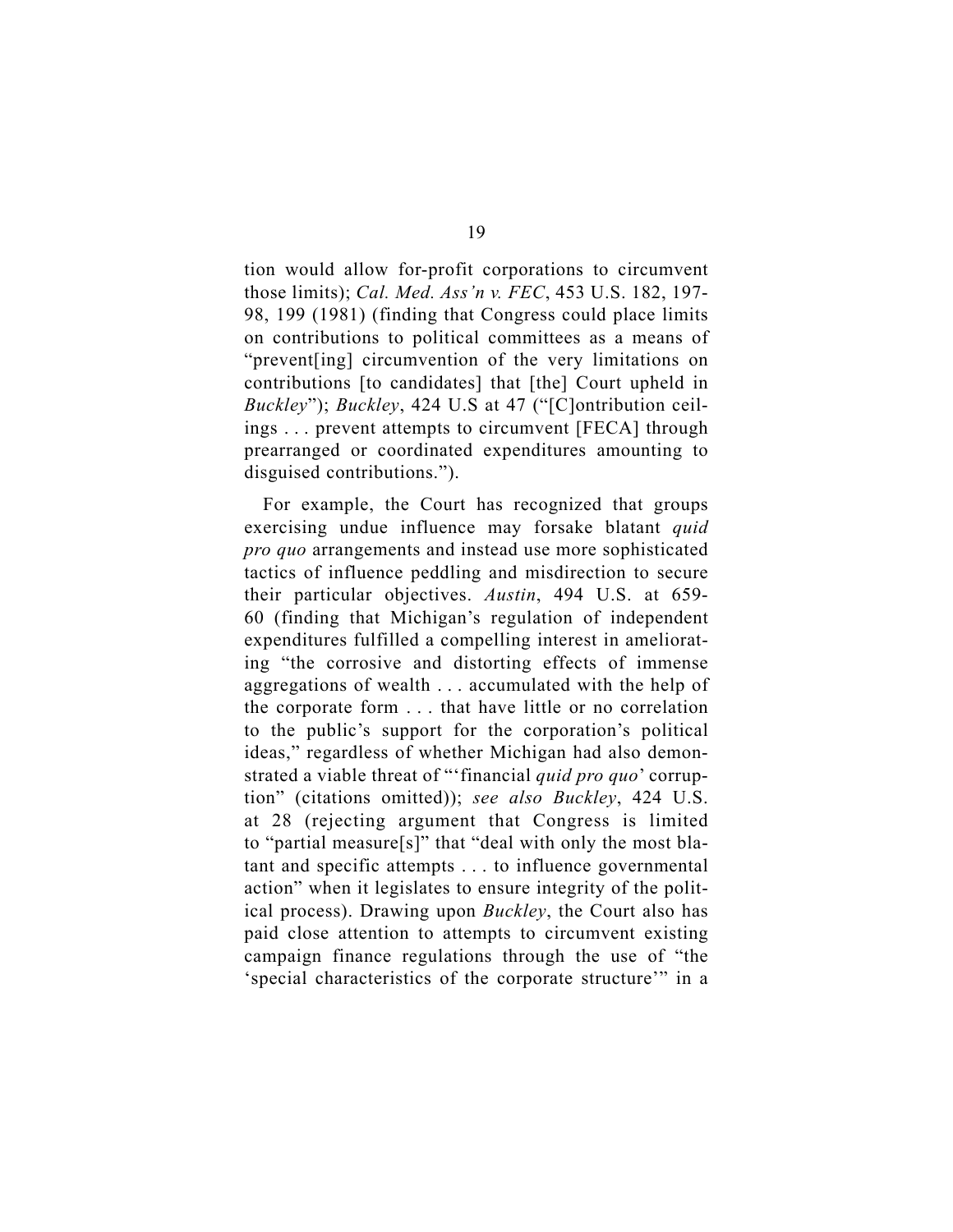manner that "threaten[s] the integrity of the political process," and accordingly has endorsed "the public interest in 'restrict[ing] the influence of political war chests funneled through the corporate form.'" *Beaumont*, 123 S. Ct. at 2206 (alteration in original) (quoting *FEC v. Nat'l Conservative Political Action Comm.*, 470 U.S. 480, 500-01 (1985)); *see also Austin*, 494 U.S. at 659 ("[S]tate-created advantages . . . permit [corporations] to use resources amassed in the economic marketplace to obtain an unfair advantage in the political marketplace." (internal quotation marks and citation omitted)).

Unless congressional action to close the obvious loopholes in its chosen scheme of campaign finance regulation is sustained, public cynicism and alienation from the political process will increase even further as a result of the disconnect between what the law facially purports to regulate and the reality of powerful individuals and institutions circumventing its provisions. As demonstrated by the district court record and reinforced by the evidence presented by *amici* in this brief, *see supra* Point I, that is precisely what has happened in the years since *Buckley*  and *Bellotti* were decided.

In enacting BCRA, Congress explicitly sought, in the exercise of its constitutional power to regulate federal elections, to "restor[e] Americans' faith in the electoral process and [to] decreas[e] public cynicism about our system of government." Brief of Appellants at 18, *Adams v. FEC*, *prob. juris. noted*, 123 S. Ct. 2270 (2003) (No. 02-1740-ATX) (internal quotation marks and citations omitted). In this context, Congress's legislative judgment that BCRA is necessary (1) to preserve the integrity and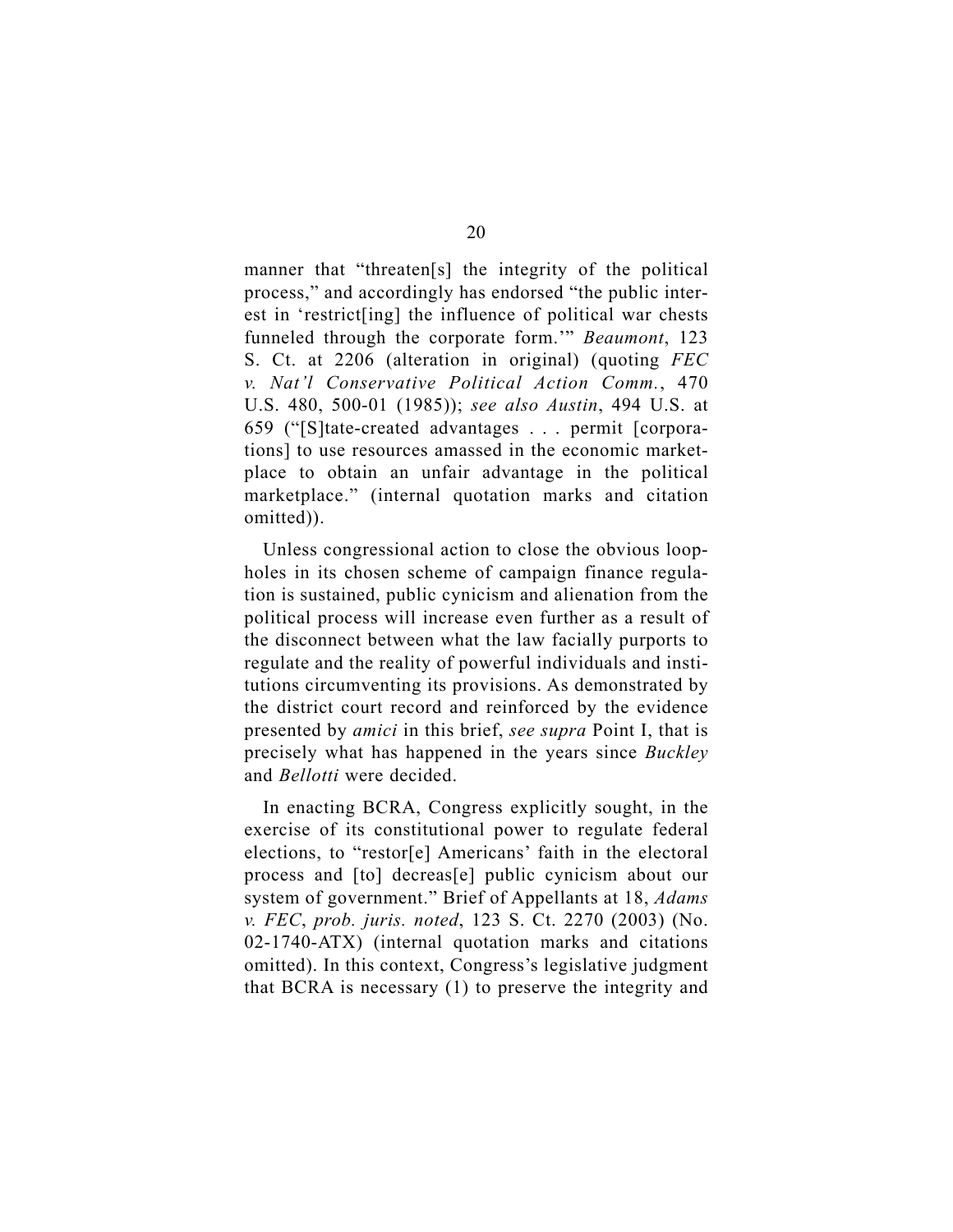effectiveness of its overall scheme of campaign finance regulation, and (2) to build confidence among ordinary citizens in the integrity of that scheme and their own abilities to participate meaningfully in public life, is entitled to deference. *Cf. Turner Broad. Sys., Inc. v. FCC*, 512 U.S. 622, 665-66 (1994) (noting that "the predictive judgments of Congress" should not be ignored "'simply because [appellants] cas[t] [their] claims under the umbrella of the First Amendment,'" since "Congress is far better equipped than the judiciary to 'amass and evaluate the vast amounts of data' bearing upon an issue as complex and dynamic as that presented here" (alteration in original and citations omitted)).

### **III. BCRA ADVANCES THE GOVERNMENT'S COMPELLING INTERESTS IN IMPROVING PUBLIC CONFIDENCE IN THE POLITICAL SYSTEM AND FACILITATING CITIZEN PAR-TICIPATION**

The district court record contains volumes of evidence documenting the use of large, unregulated soft money donations by financially powerful interests to secure undue influence over federal elections and elected officials. These large soft money contributions foster corruption and the appearance of corruption, undermining public confidence in the integrity of our political system. People of faith share the general public's concern about soft money and support campaign finance reform that includes stricter contribution limits. Of those surveyed in the 2001 Gallup Poll, 71% of people of faith and 64% of clergy favor strict limits on contributions in addition to full disclosure about campaign contributions. Gallup Poll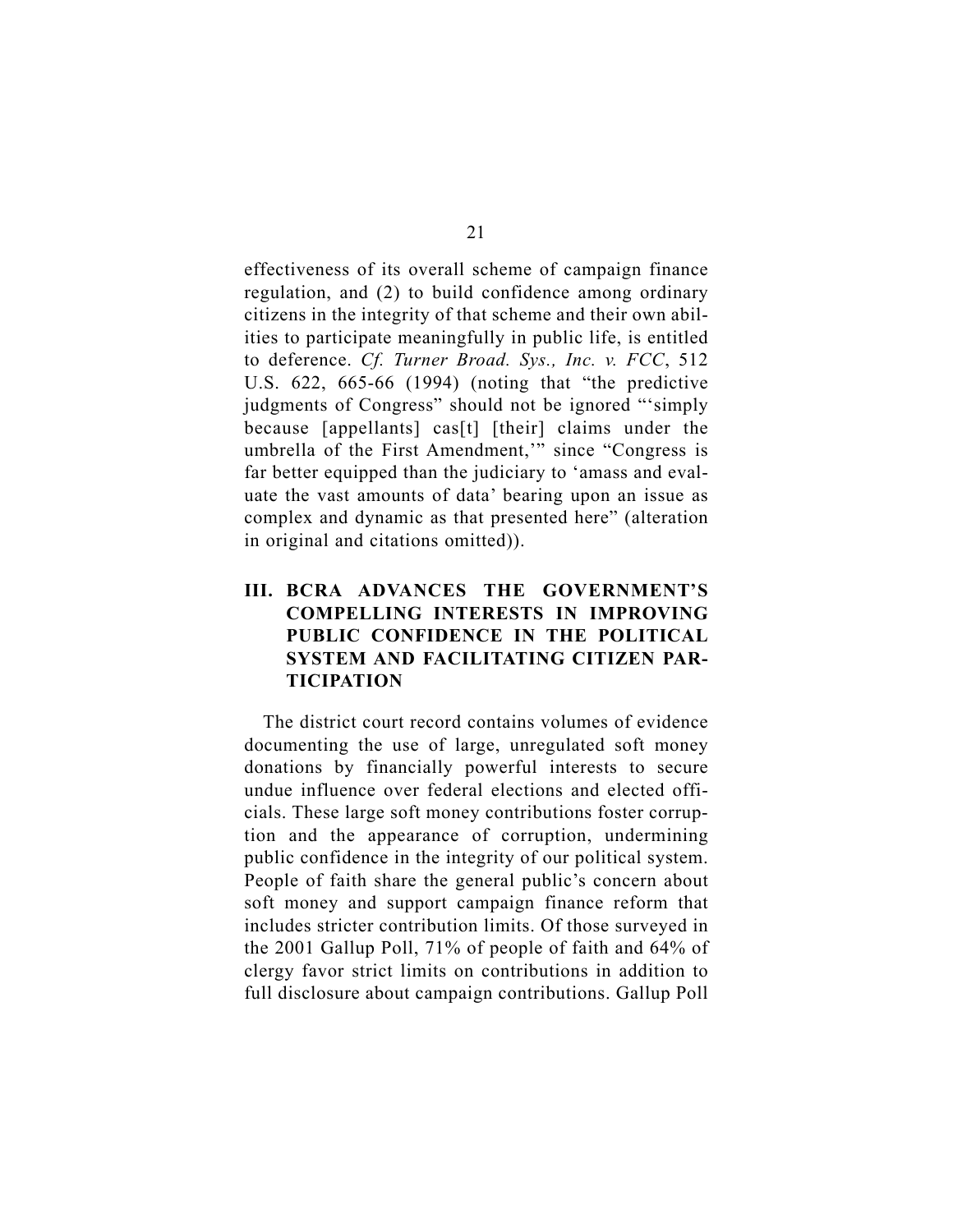at 13. Moreover, a plurality (40%) of people of faith and a majority (52%) of clergy support a ban on soft money. *Id.* at 10.

People of faith believe that tighter restrictions on contributions and stricter disclosure requirements would strengthen the integrity of our political system and the ability of average citizens to participate meaningfully in the political process. For example, when asked their views about the effects of imposing stricter limits on contributions and stricter disclosure requirements,

- $\bullet$  62% of people of faith and 63% of clergy responded that such reforms would make the American political system work better;
- $\bullet$  59% of both people of faith and clergy surveyed believe such reforms would result in more ethical and honest conduct by members of Congress; and
- $\bullet$  58% of people of faith and 56% of clergy responded that such reforms would give the average citizen a stronger voice in the political process.

#### *Id.* at 15-16.

BCRA's provisions directly address the most significant loopholes used to circumvent Congress's existing campaign finance regulations. Title I of BCRA addresses real and perceived corruption by closing the "soft money" loophole that had made FECA's restrictions virtually irrelevant in the eyes of the public. Its provisions require that all money raised by national political parties be "hard money" raised from sources and in amounts regulated by FECA, and applies the same restriction to state political parties to the extent their activities influence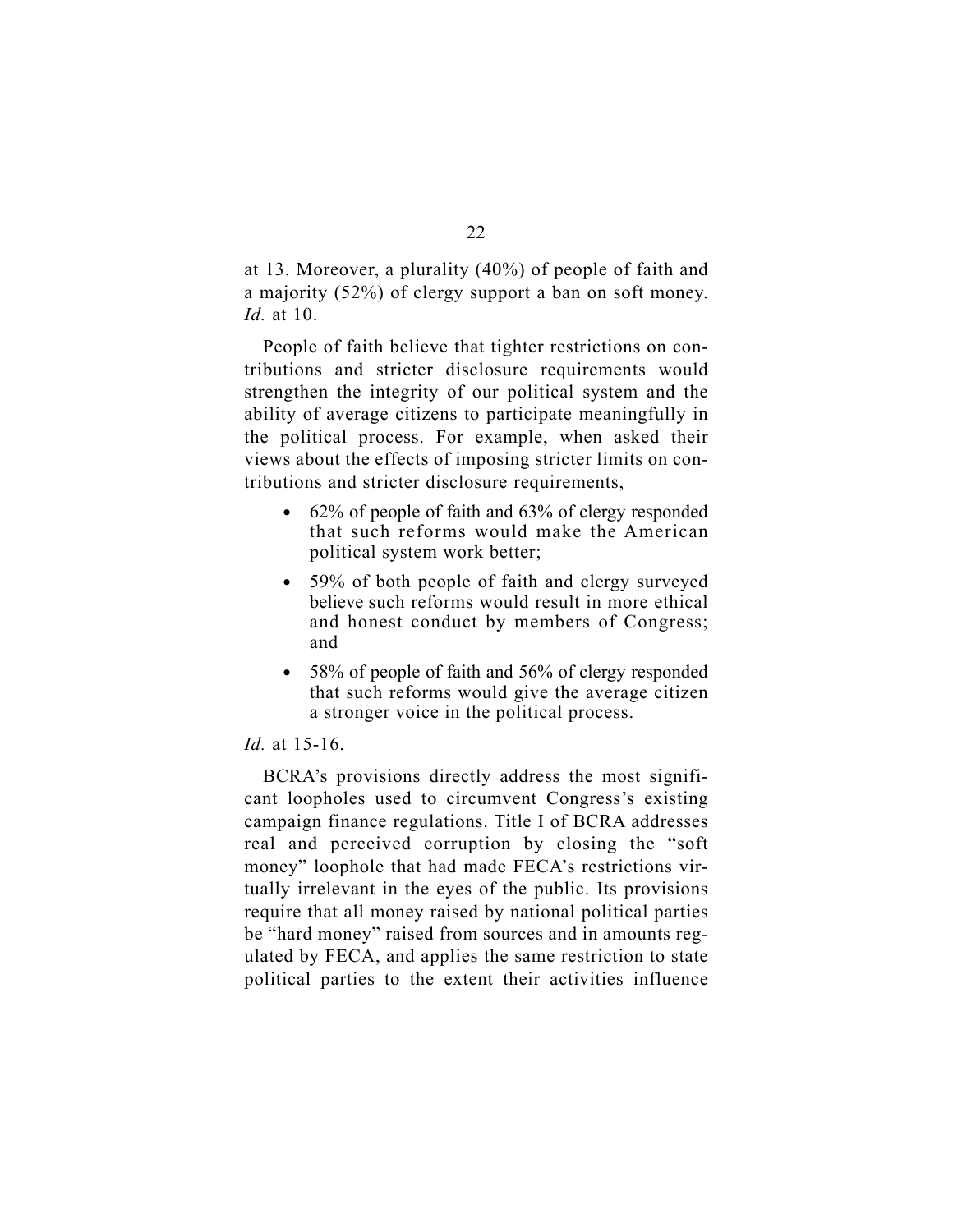federal elections.<sup>6</sup> BCRA  $\S$  101, amending FECA  $\S$  323, 2 U.S.C. § 441i. By closing off the most significant avenue for large contributors to exert undue influence on the federal political system, the soft money restrictions in Title I will bolster the confidence of the American people, including people of faith, in the political system. Ordinary citizens will be less likely to believe that the influence of big donors renders their own participation in the political system meaningless and thus will be encouraged to participate. Reducing the perception of corruption and disenfranchisement among ordinary citizens will thus improve the vitality and strength of our democracy.

Title II of BCRA closes two major loopholes that previously allowed widespread circumvention of the source restrictions and disclosure rules of FECA: sham "issue ads" and coordinated expenditures. Corporations, unions, and other interest groups—like political parties—have in recent years spent significant amounts on advertisements purporting to address issues rather than expressly advocate the election or defeat of a candidate for public office. Although these expenditures generally had both the intent and effect of influencing federal elections, they fell outside FECA's definition of "independent expenditures" and thus outside its source restrictions and disclosure rules, because they did not "expressly advocat[e] the

In the so-called "Levin Amendment," BCRA does allow state and local parties to spend limited soft money donations, in combination with hard money, on voter registration and mobilization activities that do not mention federal candidates. BCRA  $\S$  101(a), amending FECA  $\S$  323(b)(2), 2 U.S.C.  $\S$  441i(b)(2). The Levin Amendment enhances the resources at the disposal of state and local parties to pursue voter turnout efforts, while avoiding the abuses that accompanied the use of unlimited soft money to finance these activities.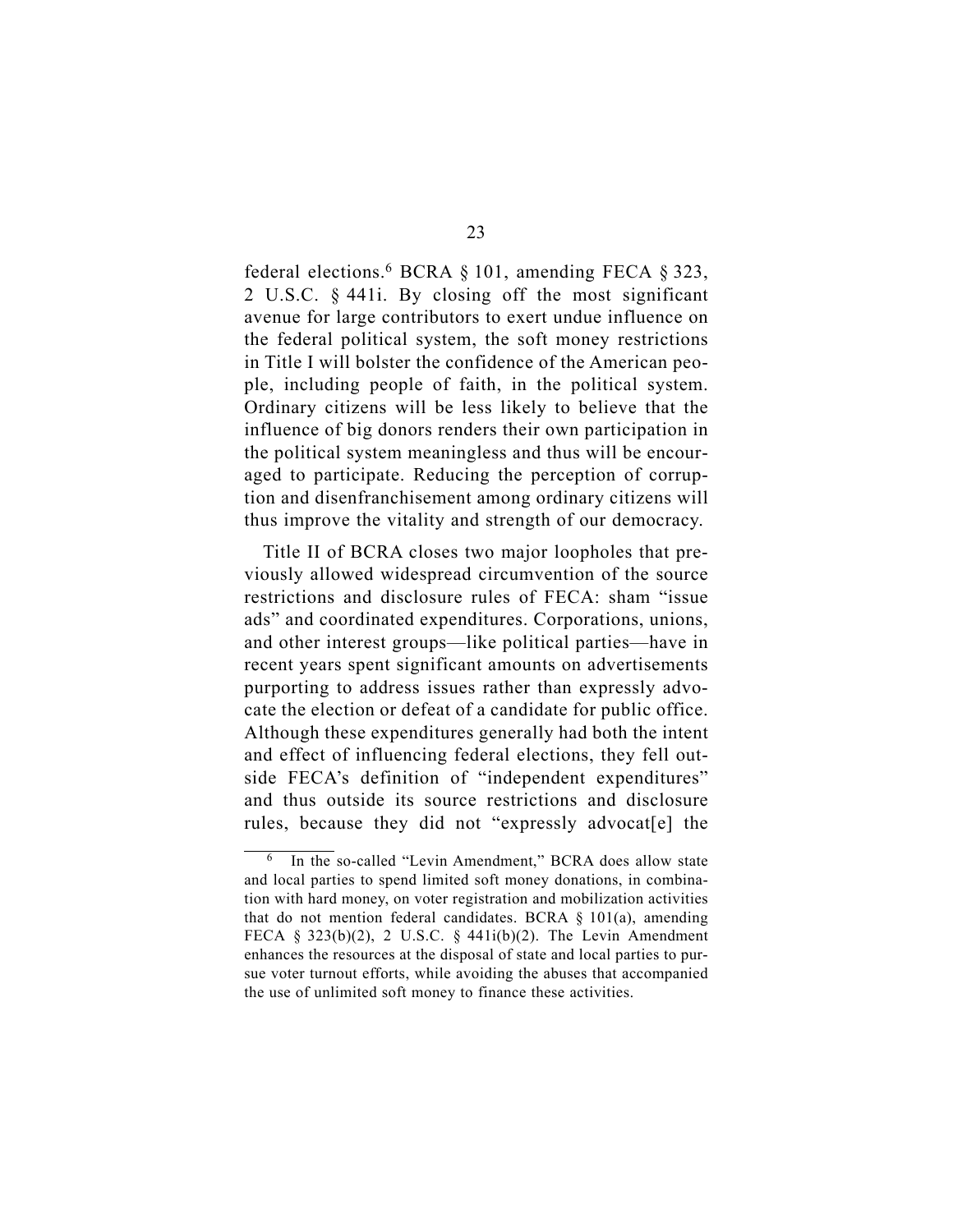election or defeat of a clearly identified candidate." 2 U.S.C. § 431(17) (defining "independent expenditure"); *FEC v. Mass. Citizens for Life, Inc.*, 479 U.S. 238, 245- 49 (1986).

The provisions of Title II close this loophole by extending those source limitations and disclosure rules to "electioneering communications," defined in the first instance to include broadcast advertisements that refer to a clearly identified candidate for federal office and are targeted at that candidate's electorate within 60 days prior to a federal general election or 30 days before a federal primary election. Congress also provided a "backup" definition that would become effective if the original definition were held unconstitutional, as the district court concluded in this case. *McConnell v. FEC*, 251 F. Supp. 2d 176, 184-85 (D.D.C. 2003). Under the backup definition, an electioneering communication is defined as "any broadcast, cable, or satellite communication which promotes or supports a candidate for that office, or attacks or opposes a candidate for that office (regardless of whether the communication expressly advocates a vote for or against a candidate) and which also is suggestive of no plausible meaning other than an exhortation to vote for or against a specific candidate." BCRA § 201(a), amending FECA § 304, 2 U.S.C. § 434(f)(3)(A)(ii). Corporations and unions may not use their treasury funds to run advertisements that qualify as "electioneering communications," and any individual or group spending more than \$10,000 per year on such advertisements must file a report with the Federal Election Commission ("FEC") disclosing the identity of the sponsor of each advertisement and other information. BCRA § 201(a), amending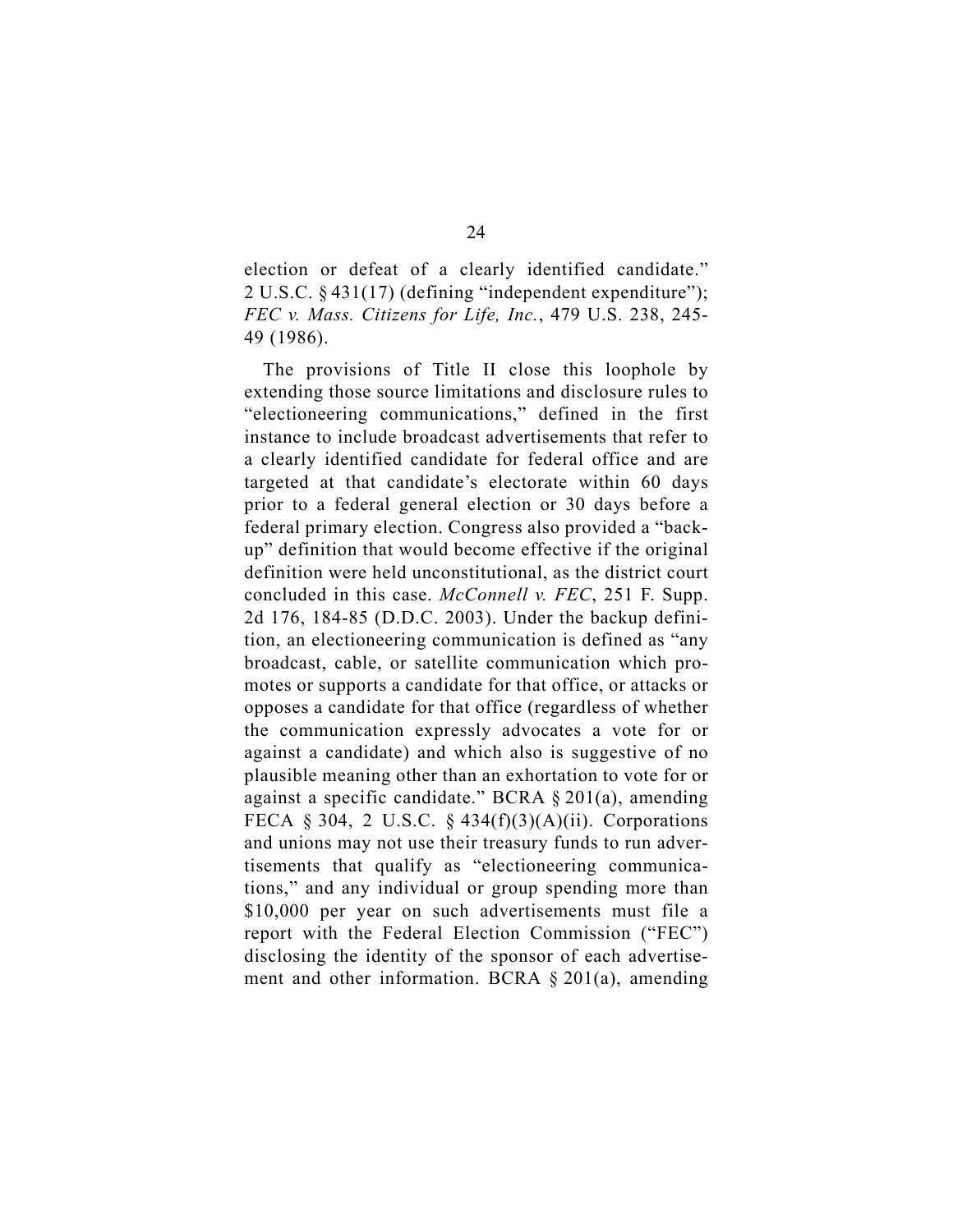FECA § 304, 2 U.S.C. § 434(f)(1)-(2). Unions and corporations remain free to fund electioneering communications through sponsored political action committees.

In order to prevent circumvention through unregulated coordinated expenditures, Title II also adjusts what expenditures in support of a candidate are to be considered "coordinated" and thus subject to FECA. As this Court recognized in *Buckley*, expenditures coordinated with candidates may be regulated in order to prevent circumvention of contribution limits. *Buckley*, 424 U.S. at 47. The Court distinguished between expenditures "made totally independently of the candidate and his campaign" and those made "in cooperation with or with the consent of a candidate, his agents or an authorized committee of the candidate." *Id.* at 47 & n.53. Since *Buckley*, the Court has reaffirmed the proposition that unrestricted expenditures on behalf of a candidate that are coordinated with that candidate or her agents pose the same danger to the integrity and perceived integrity of the electoral system as unrestricted direct contributions. *E.g.*, *Colo. Repub. Fed. Campaign Comm.*, 533 U.S. at 464 (noting that there exists "no significant functional difference between a party's coordinated expenditure and a party's direct contribution"). Section 214 of Title II repeals the narrow definition of "coordination" adopted by the FEC and directs it to issue new regulations. Congress provided that these new regulations "shall not require agreement or formal collaboration to establish coordination."7 BCRA § 214(c), 2 U.S.C. § 441a note. Section 214 also

The FEC issued regulations pursuant to this directive on January 3, 2003. Coordinated and Independent Expenditures, 68 Fed. Reg. 421 (Jan. 3, 2003).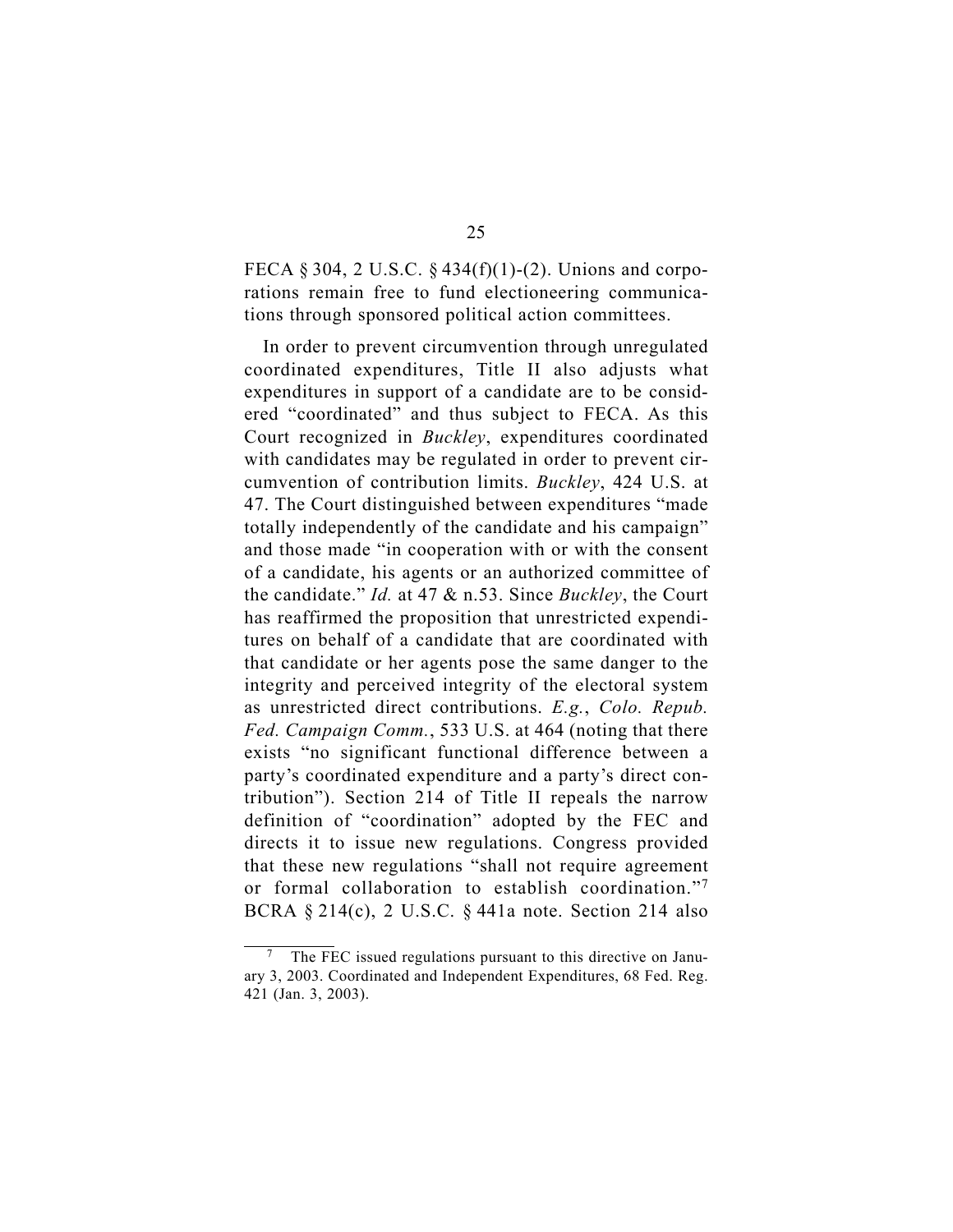expands the definition of coordinated expenditures to designate independent expenditures made in coordination with a national, state, or local committee of a political party as contributions to such a committee. BCRA § 214(a), amending FECA § 315(a)(7)(B), 2 U.S.C.  $§$  441a(a)(7)(B). Section 213 requires political parties to choose between making coordinated expenditures in support of a candidate under 2 U.S.C. § 441a(d) or making "independent" expenditures in support of the candidate. BCRA § 213, amending FECA § 315(d), 2 U.S.C.  $§$  441a(d).

Title II's independent expenditure provisions prevent circumvention of FECA's existing source and contribution limits and disclosure requirements, which this Court has long recognized advance the government's compelling interest in preventing the appearance and reality of corruption in the electoral system. *See*, *e.g.*, *Buckley*, 424 U.S. at 25-27, 66-68. Unless the significant loopholes relating to sham issue ads and coordinated expenditures are closed, congressional regulation of candidate financing will be largely ineffectual. Large contributors will retain undue influence, and public perceptions of corruption and disenfranchisement will persist.

In addition to closing loopholes related to contribution limits, BCRA includes several new disclosure requirements that the plaintiffs challenge as unconstitutional. With respect to electioneering communications, section 201 of BCRA mandates disclosure regarding disbursements funding electioneering communications that total more than \$10,000 in a year. The required disclosure includes the identity of the person making the disbursement, principal place of business if not an individual, and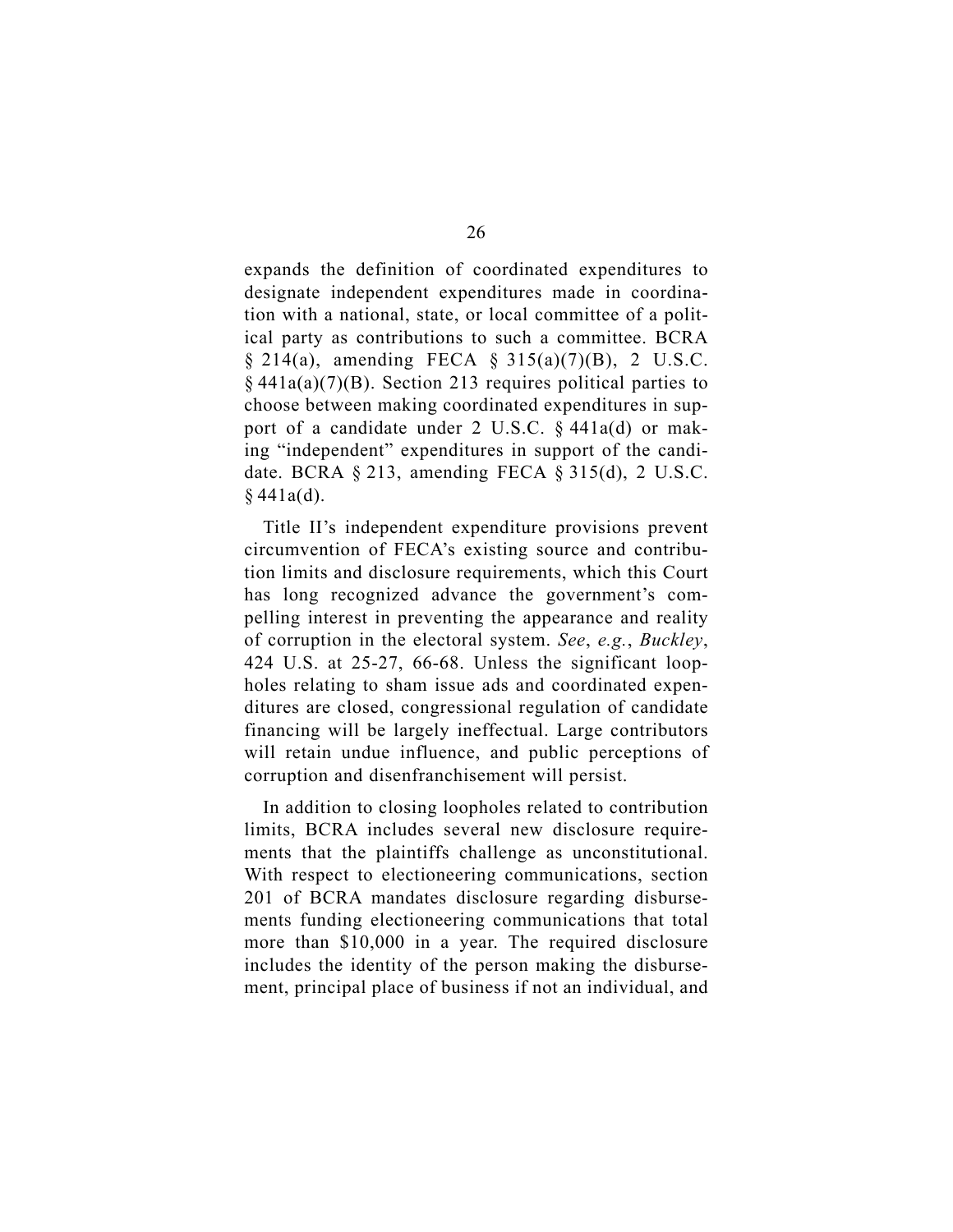the names and addresses of persons who have donated \$1,000 or more to the disbursing fund. BCRA  $\S 201(a)$ , amending FECA  $\S 304$ , 2 U.S.C.  $\S 434(f)(2)$ . With respect to independent expenditures, section 212 of BCRA requires reports regarding expenditures or contracts to make independent expenditures that total \$1,000 or more after the twentieth day prior to a federal election. BCRA § 212, amending FECA § 304, 2 U.S.C. § 434(g).

Finally, BCRA requires the clear identification within an advertisement of the sponsors of any electioneering communication. Section 311 amends FECA to provide that electioneering communications must either clearly identify the candidate or political committee that authorized the advertisement or, if not authorized by a candidate or her committee, "clearly state the name and permanent street address, telephone number, or World Wide Web address of the person who paid for the communication and state that the communication is not authorized by any candidate or candidate's committee." BCRA § 311(1), amending FECA § 318(a)(3), 2 U.S.C.  $§$  441d(a)(3).

These expanded disclosure requirements advance several compelling government interests related to building voter confidence and protecting the integrity of our electoral system.8 Sections 201 and 212 help prevent circum-

<sup>8</sup> The Court's decisions in *McIntyre v. Ohio Elections Comm'n*, 514 U.S. 334 (1995), and *Buckley v. Am. Constitutional Law Found.*, *Inc.*, 525 U.S. 182 (1999), are not to the contrary. Those decisions concerned state regulations of voter initiatives and referenda, and neither state government produced evidence that it had acted on the basis of a substantial correlation between disclosure and the eradication of electoral fraud and informational distortion. Indeed, the majority in *McIntyre* reiterated the Court's earlier statements that in "candidate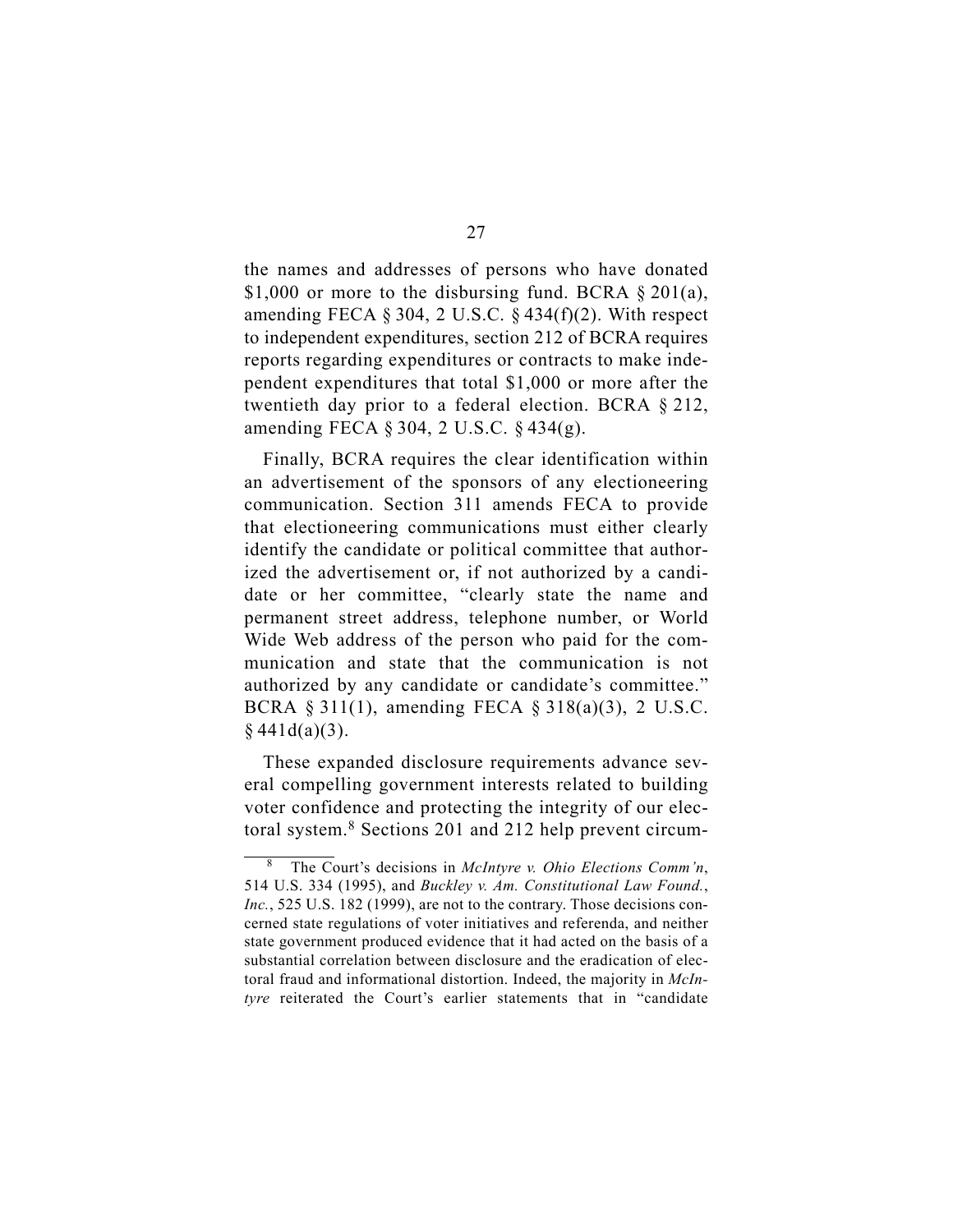vention of Title II's restrictions on coordinated expenditures by providing information concerning the sources of funding for electioneering communications in support of a candidate. Similarly, section 311's requirement that an advertisement's sponsors be clearly identified also enhances the ability of voters to evaluate the information presented to them and the candidates. Such identification and source information enables the public, the media, and regulatory authorities to investigate connections between candidates and their financial supporters—connections that are of interest to the public both during the election, when contribution limits might be triggered, as well as after the election, when the public would be alerted to the potential for corruption. The disclosure requirements also serve as a deterrent to illegal conduct and facilitate enforcement of campaign finance and anti-corruption laws.

In addition, BCRA's expanded disclosure requirements advance informational interests, long recognized by this Court, in helping voters to evaluate candidates and predict their future conduct once in office. Voters are better positioned to ascertain a candidate's place within the

elections" the government can pursue its compelling interest in decreasing corruption and that "[d]isclosure of expenditures lessens the risk that individuals will spend money to support a candidate as a *quid pro quo* for special treatment after the candidate is in office." 514 U.S. at 356. As Justice Ginsburg's concurring opinion observed, "[i]n for a calf is not always in for a cow," and the Court's decision that a single pamphleteer commenting on a school tax levy up for consideration by local referendum did not have to disclose herself as author "d[id] not thereby hold that the State may not in other, larger circumstances require the speaker to disclose its interest by disclosing its identity." *Id.* at 358.